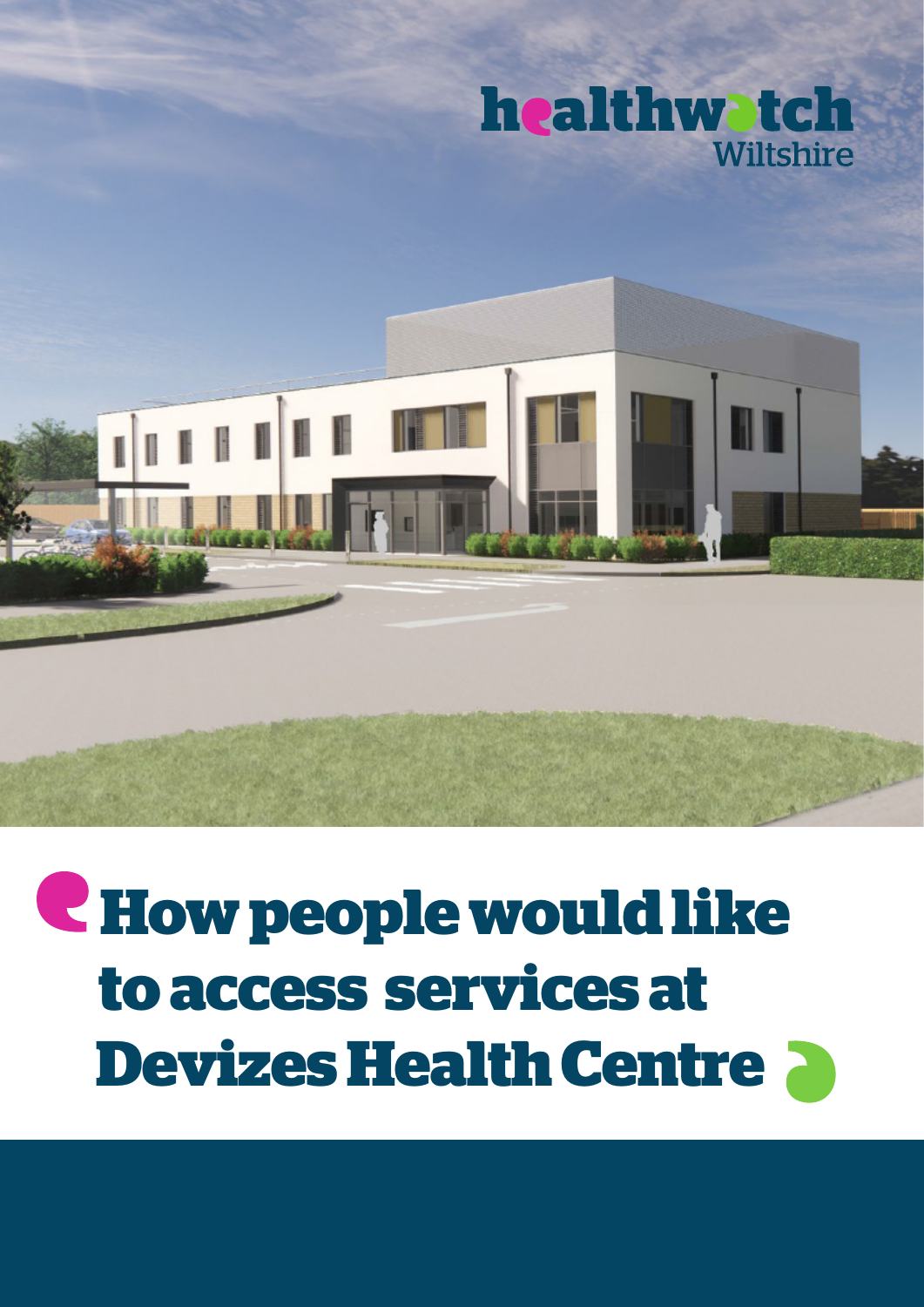# **Contents**

This report was published May 2022 © Healthwatch Wiltshire

The text of this document (this excludes, where present, the Royal Arms and all departmental or agency logos) may be reproduced free of charge in any format or medium provided that it is reproduced accurately and not in a misleading context. The material must be acknowledged as Healthwatch Wiltshire copyright and the document title specified. Where third party material has been identified, permission from the respective copyright holder must be sought. Written consent was given for all photos used in this report. Any enquires related to this publication should be sent to us at info@healthwatchwiltshire.co.uk

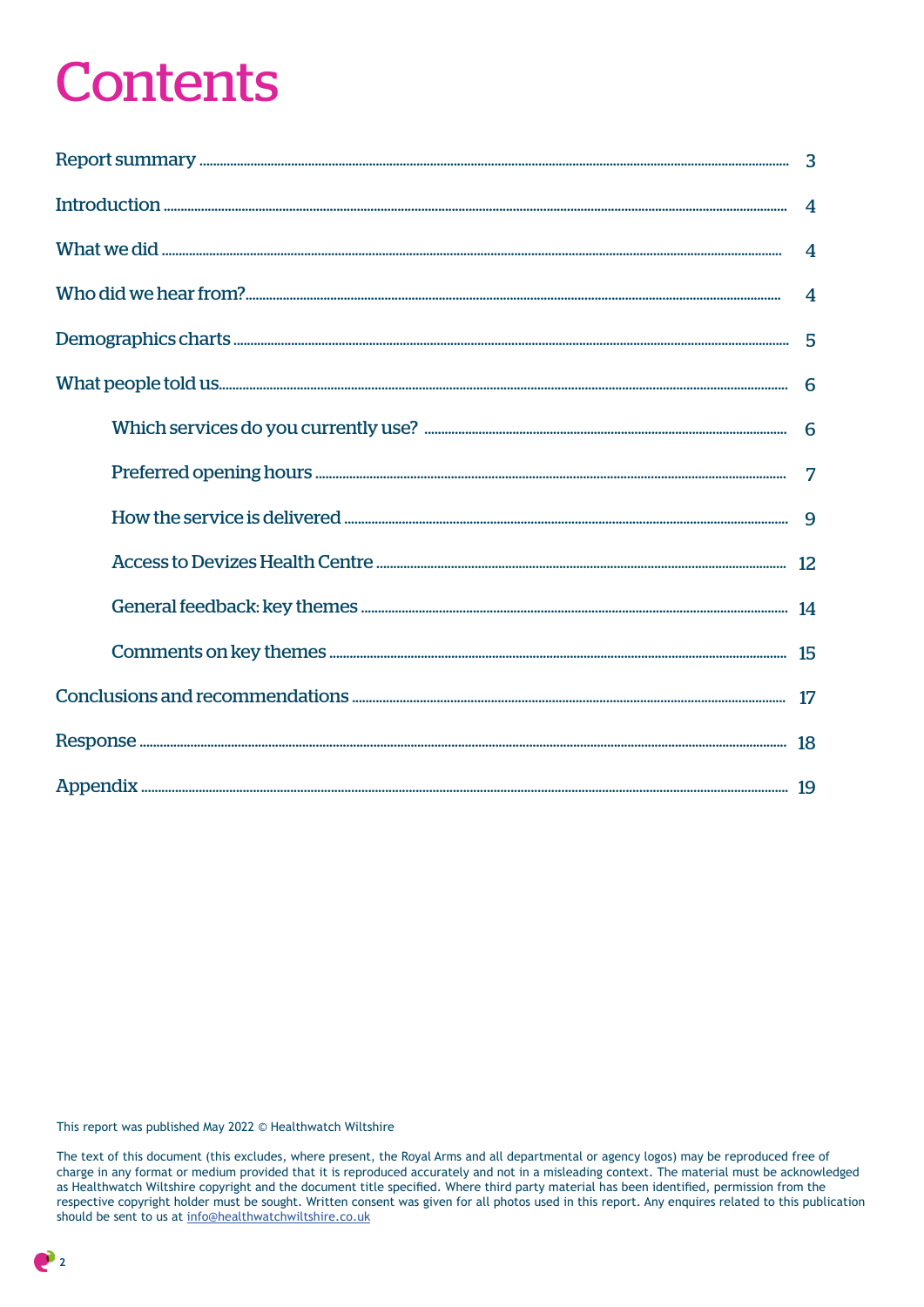# Report summary

## What is this report about?

This report highlights the findings from a survey that aimed to gather the views of people on their preferred opening hours and access requirements for the new Devizes Health Centre (DHC) which is due to open in late summer 2022. It was carried out in early 2022.

## What did we do?

We designed a survey with the Bath and North East Somerset, Swindon and Wiltshire Clinical Commissioning Group (BSW CCG), Wiltshire Health & Care and their other clinical partners to seek feedback from the local community about the new Devizes Health Centre. The survey ran for about 6 weeks, closing on 20 March 2022. Due to the pandemic, we did not meet people face to face but made the survey available to be completed online, as paper copies or over the telephone.

# What were the key findings?

- There was a positive response to the new health centre, recognising that a lot of time and work had gone into realising the project.
- Having multiple services under one roof was welcomed, avoiding long journeys to hospital centres or clinics for treatment.
- There was some concern and confusion expressed about the ongoing role of people's existing surgeries and whether these would be relocated to the DHC.
- The opportunity for more flexible opening hours including weekends was welcomed by parents and working people.
- The need for ample car parking, preferably free, was frequently mentioned to minimise stress to patients as most will travel by car and also to avoid unwanted parking on Marshall Road.
- A fast, frequent bus service to and from the town centre, every half hour at least, throughout the day needs to be provided so people without access to a car can get to the DHC efficiently.
- Many people were disappointed by the lack of a Minor Injury Unit (MIU) which they were either expecting to be provided or felt was needed.
- Provision of x-ray/scanning facilities and an on-site pharmacy was a key theme.
- There were requests for more women's services such as breast care, gynaecology, menopause clinic and increased children's services.

## Conclusions and recommendations

This report makes several recommendations for increasing and widening communications with the local community and those who are already using existing services to provide a better understanding of the role of the new Devizes Health Centre and its relationship with other local health facilities.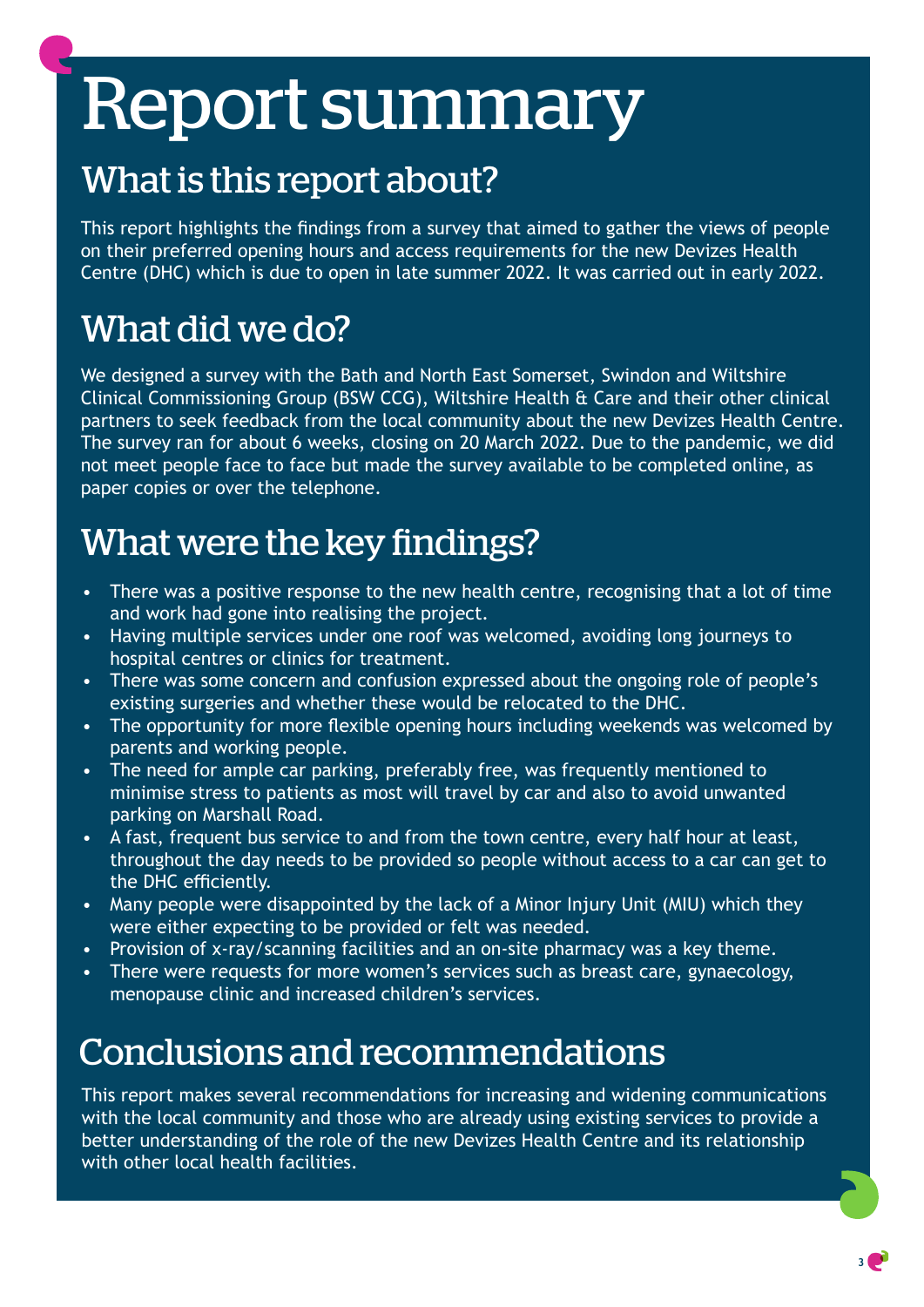# Introduction

Healthwatch Wiltshire is the independent champion for people using health and care services in Wiltshire. We listen to what people like about services and what they think could be improved and share their views with those who have the power to make change happen.

This report focuses on the findings of a survey which gathered the views of people on their preferred opening hours and access requirements for the new Devizes Health Centre (DHC) due to open in summer 2022.

# What we did

We designed a survey with the Bath and North East Somerset, Swindon and Wiltshire Clinical Commissioning Group (BSW CCG), Wiltshire Health & Care and their other clinical partners to ask the local community for their feedback on the DHC. The survey ran for about 6 weeks, closing on 20 March 2022. Due to the pandemic, we did not meet people face to face but made the survey available to be completed online, as paper copies or over the telephone.

The questions in this survey were designed to obtain detailed feedback on accessing each of the services to be provided and other aspects of the new health centre including waiting areas, signage, accessibility requirements and how people would get to the DHC.

An opportunity to comment on the DHC in general was also provided. The draft survey was developed with all the service providers' input as well as being reviewed by Healthwatch Wiltshire volunteers. Their suggestions and improvements were incorporated into the final version. The survey was promoted through Healthwatch Wiltshire's social media channels and newsletters, the Devizes Primary Care Network GP surgeries, BSW CCG website and was shared widely by other partners and local organisations. Posters and paper copies of the survey were distributed across local surgeries, town amenities and publicised in the local newspapers.

# Who did we hear from?

A total of 2,535 responses were received from across the Devizes area. 2,371 people told us their postcode. 2 people said they belonged to the boating community and 4 identified as Gypsy, Roma or Traveller.

Postcode representation showed:

- 2,116 respondents live in the SN10 area
- 78 in SN15
- 38 SN12
- 9 SN11
- 8 SN9
- 5 BA13
- 4 BA14

64% of respondents were female, 34% male, 2% did not specify. 71% were aged between 50-79 years. 91% (2,223) identified as White British. 63% (1,534) said they are married. 12% (290) of those who responded to the question said they cared for someone who needs additional support on a day-to-day basis.

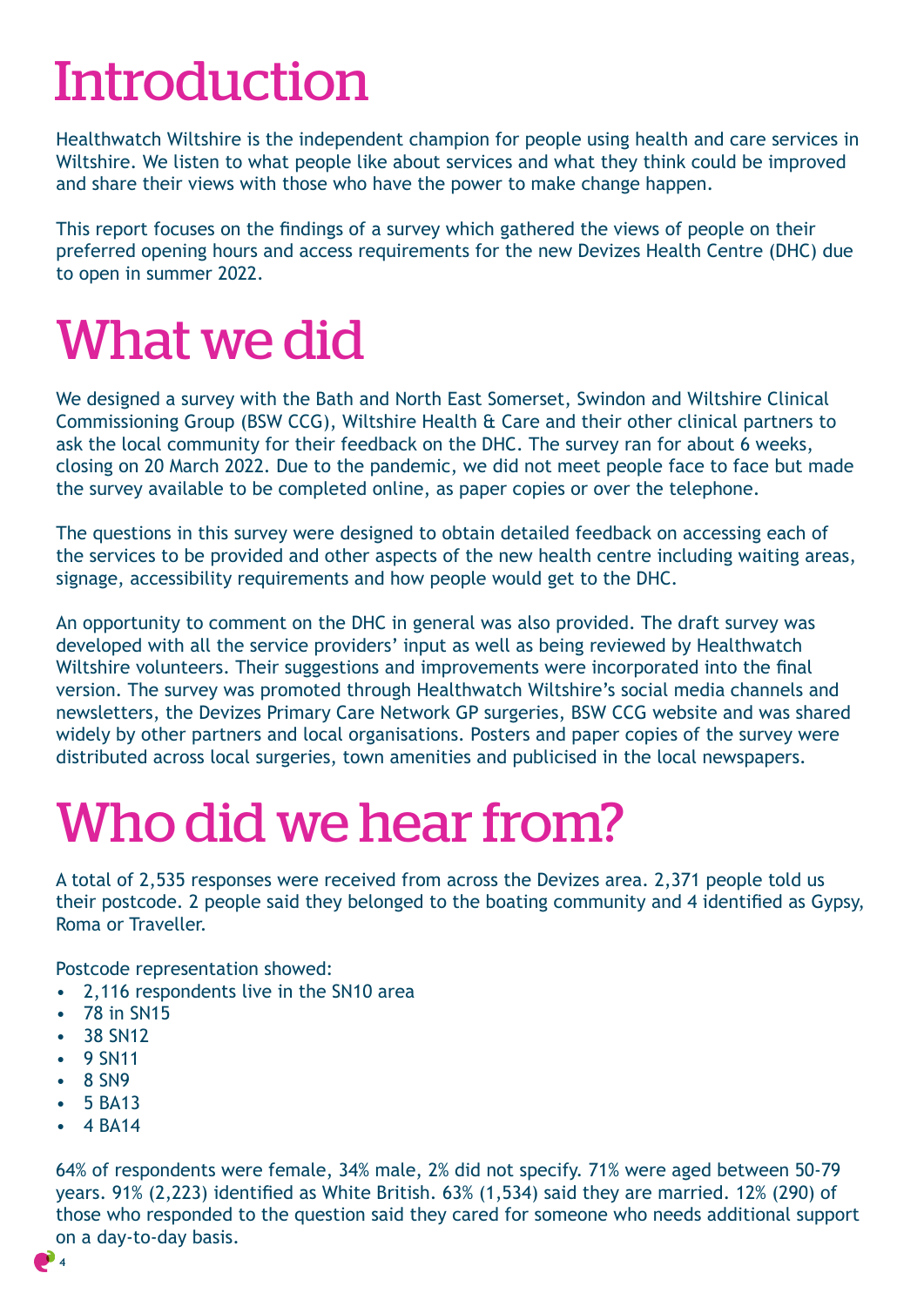# Demographics charts

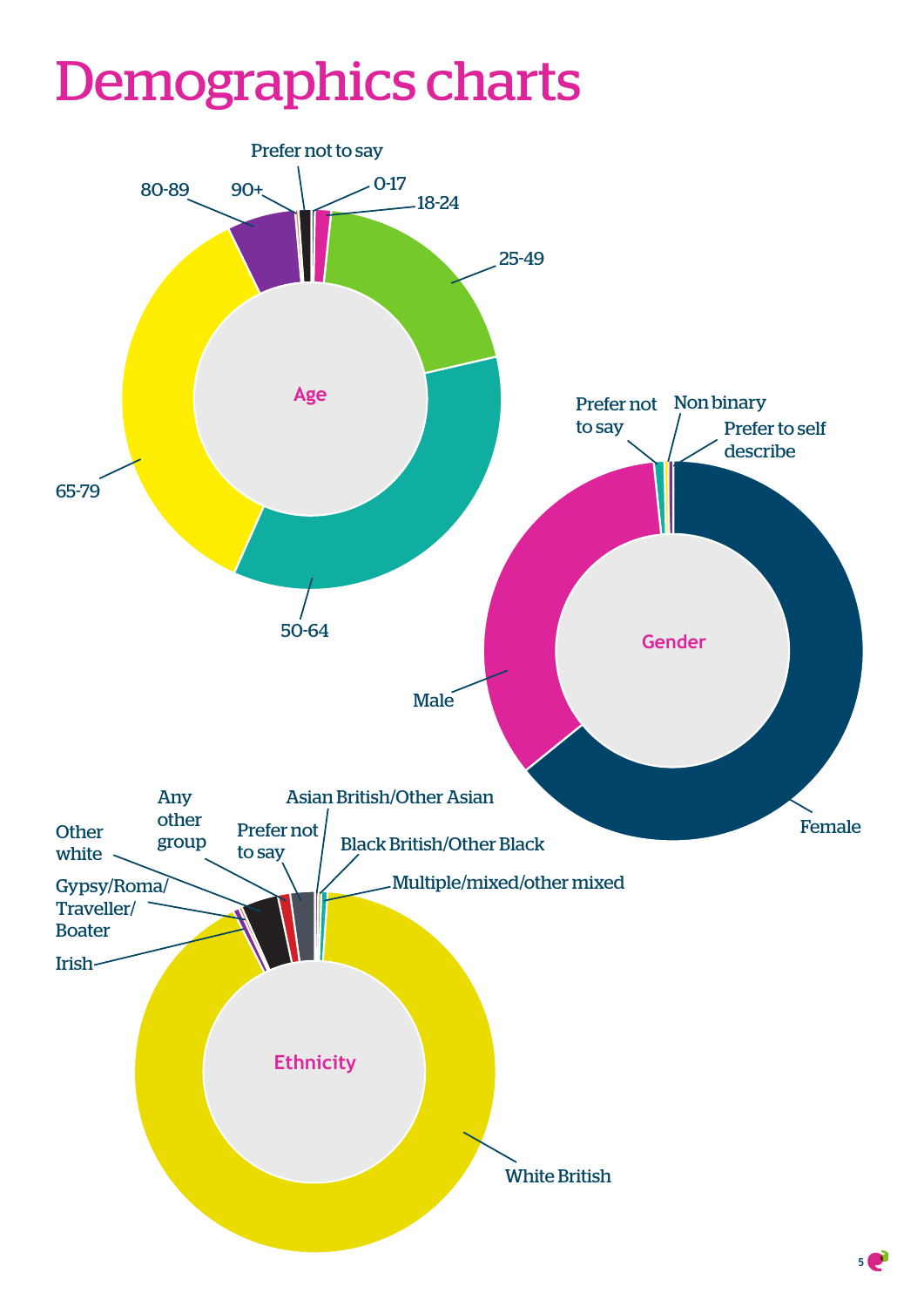# What people told us

We asked people to tell us which services they would be using at the new health centre. The majority of respondents think they will use the new health centre for GP Same Day or Next Day services. The service next most in demand is blood testing followed by asthma and Chronic Obstructive Pulmonary Disease (COPD). The chart shows the current use of services.

## Which services do you currently use?

| Asthma and COPD                  | 434               |       |
|----------------------------------|-------------------|-------|
| Audiology                        | 302               |       |
| Care of the elderly              | $\blacksquare$ 86 |       |
| <b>Community Mental Health</b>   | 82                |       |
| Continence                       | 52                |       |
| Dermatology                      | 89                |       |
| <b>Diabetics</b>                 | 359               |       |
| <b>Dietetics</b>                 | $\blacksquare$ 16 |       |
| Endocrinology                    | 80                |       |
| GP same day/next day services    |                   | 1,057 |
| <b>Maternity services</b>        | $\vert$ 37        |       |
| Memory and dementia services     | 47                |       |
| Neurology                        | 82                |       |
| Orthopaedics (hips, knees, etc)  | 289               |       |
| Orthotics (eg splints)           | 47                |       |
| Paediatrics (children's)         | 86                |       |
| Phlebotomy (blood testing)       |                   | 860   |
| Physiotherapy                    | 301               |       |
| Podiatry (foot care)             | 186               |       |
| Primary Care Liaison Service     | 46                |       |
| <b>Pulmonary Advice</b>          | $\blacksquare$ 36 |       |
| Retinopathy (diabetic eye tests) | 202               |       |
| Rheumatology                     | 133               |       |
| Speech and Language Therapy      | $\vert$ 21        |       |
| <b>Urology</b>                   | 149               |       |

**6**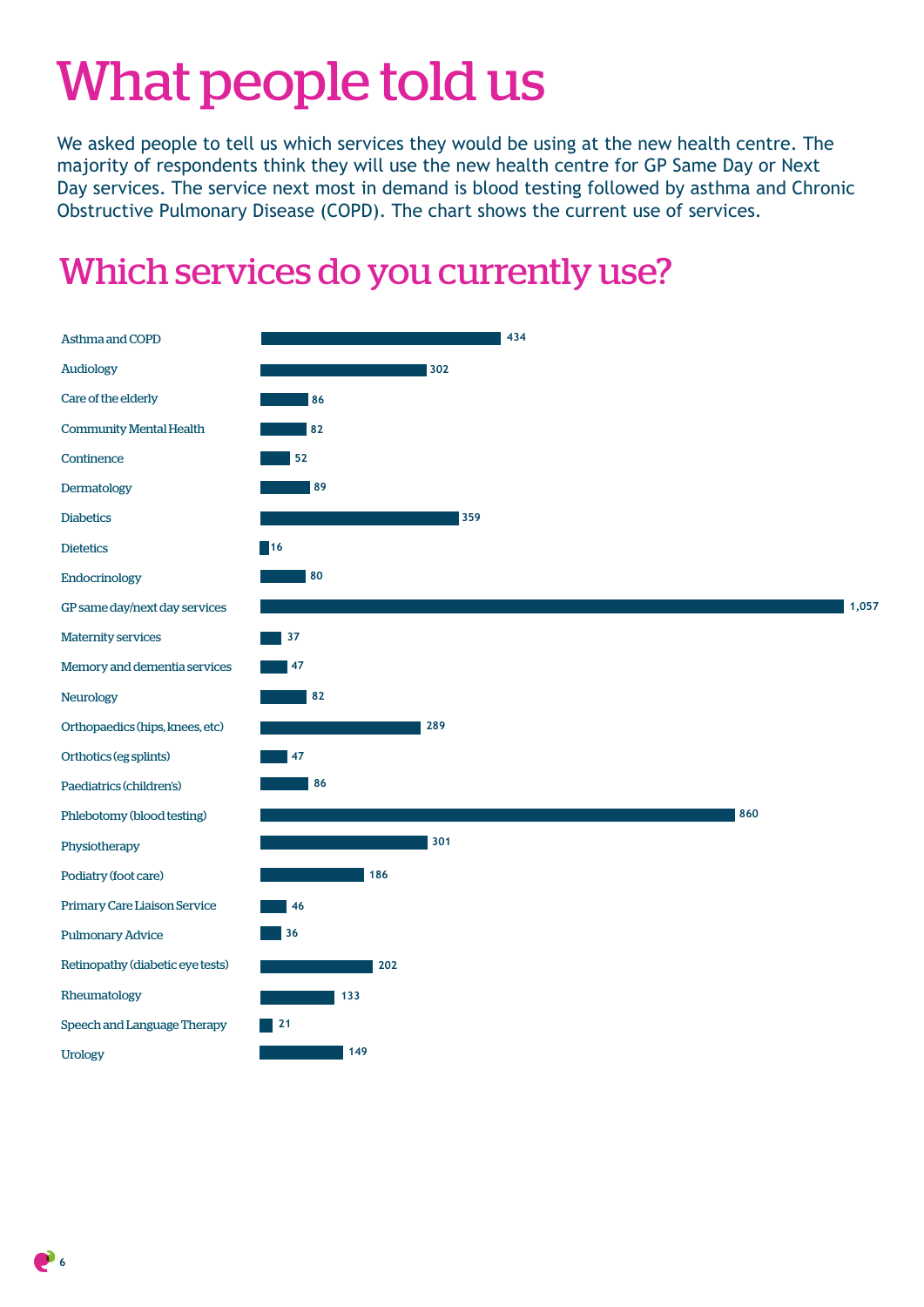## Preferred opening hours

We asked people to tell us at what times on which days they would prefer to access the services they currently use. 78% of the respondents who completed the survey answered this question and many said they were not currently using any services but would answer what they felt would best suit them.

The overarching response is that, for the majority of respondents, the "Any time" option is preferred for almost all services on almost all days. However, 5-8pm on weekdays is also popular particularly with working age people.



**7**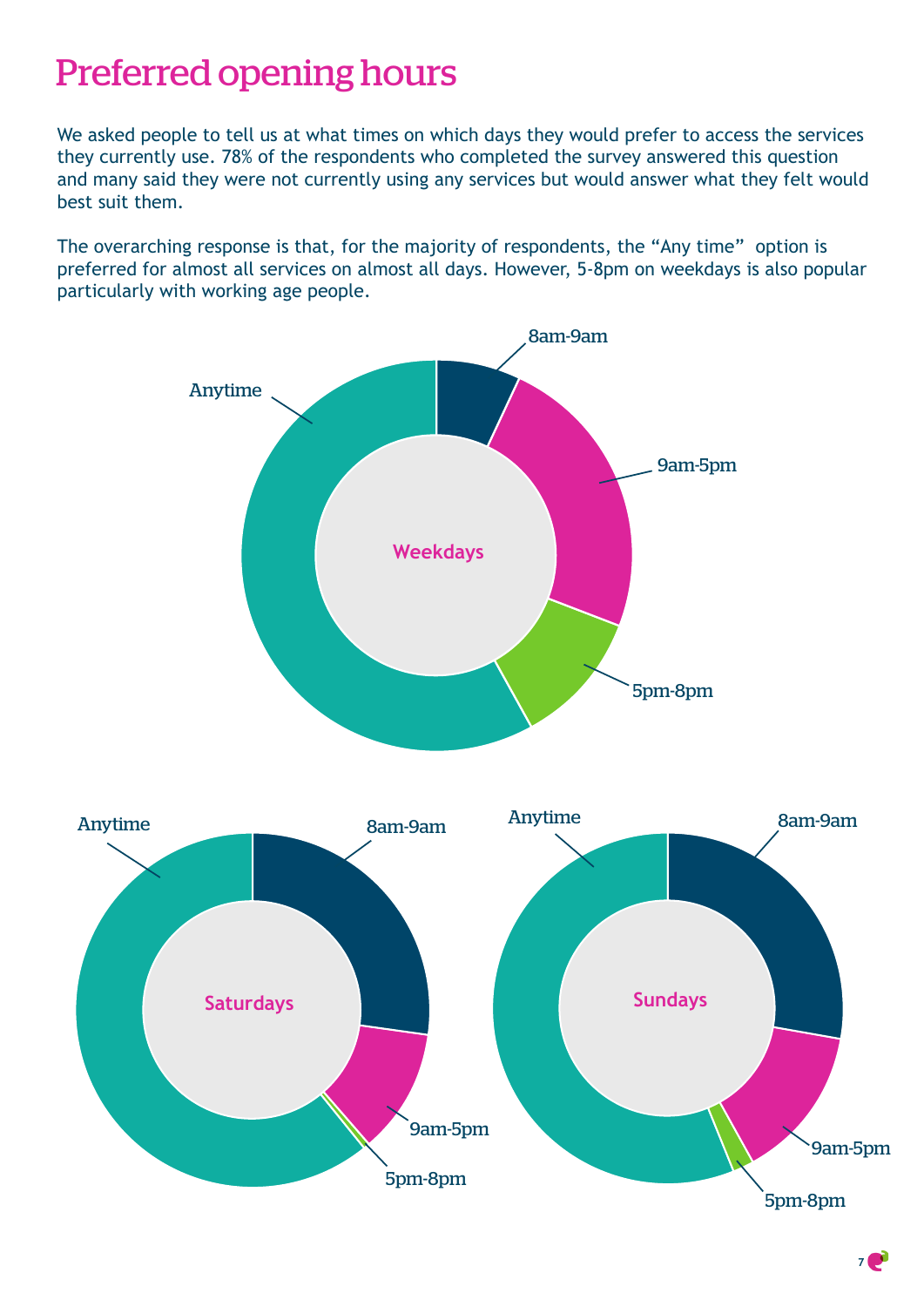When asked for the reasons for their preferred hours, the majority (46%) said it was because of working hours. There were also many (35%) who said they were retired and so time was not an issue. Other reasons given included:

- Weekends suit best as work part time on weekday afternoons/work commitments.
- Flexible working hours so can fit in anytime.
- Easy to access as live nearby.
- Reliant on someone to drive them to DHC.
- Want early appointment to leave rest of day free/get to work.
- Early and late appointments should be prioritised for people who are working.
- Mornings preferred as long-term illness causes tiredness.
- Important to have access to services at weekends.
- Elderly like to avoid early morning and late afternoon appointments.
- Allows for hobbies/volunteering commitments.
- Work variable shift patterns (eg carer).
- While children are at school.
- Prefer not to travel at busy times/avoid commuter traffic.
- Prefer to attend at least busy hours.
- Should be access to medical care 24/7.
- Weekends are for family time.

**8**

- Evenings should be prioritised for emergencies.
- Mental health services should be available 24/7.
- Good to have an out of hours GP based at Devizes.
- Phlebotomy (blood tests) often requires fasting samples; best done in the morning.

In an emergency I will always come in anytime but having routine appointments available outside of working hours would be amazing… If I could see someone locally outside of my usual working hours it would solve a lot of problems!!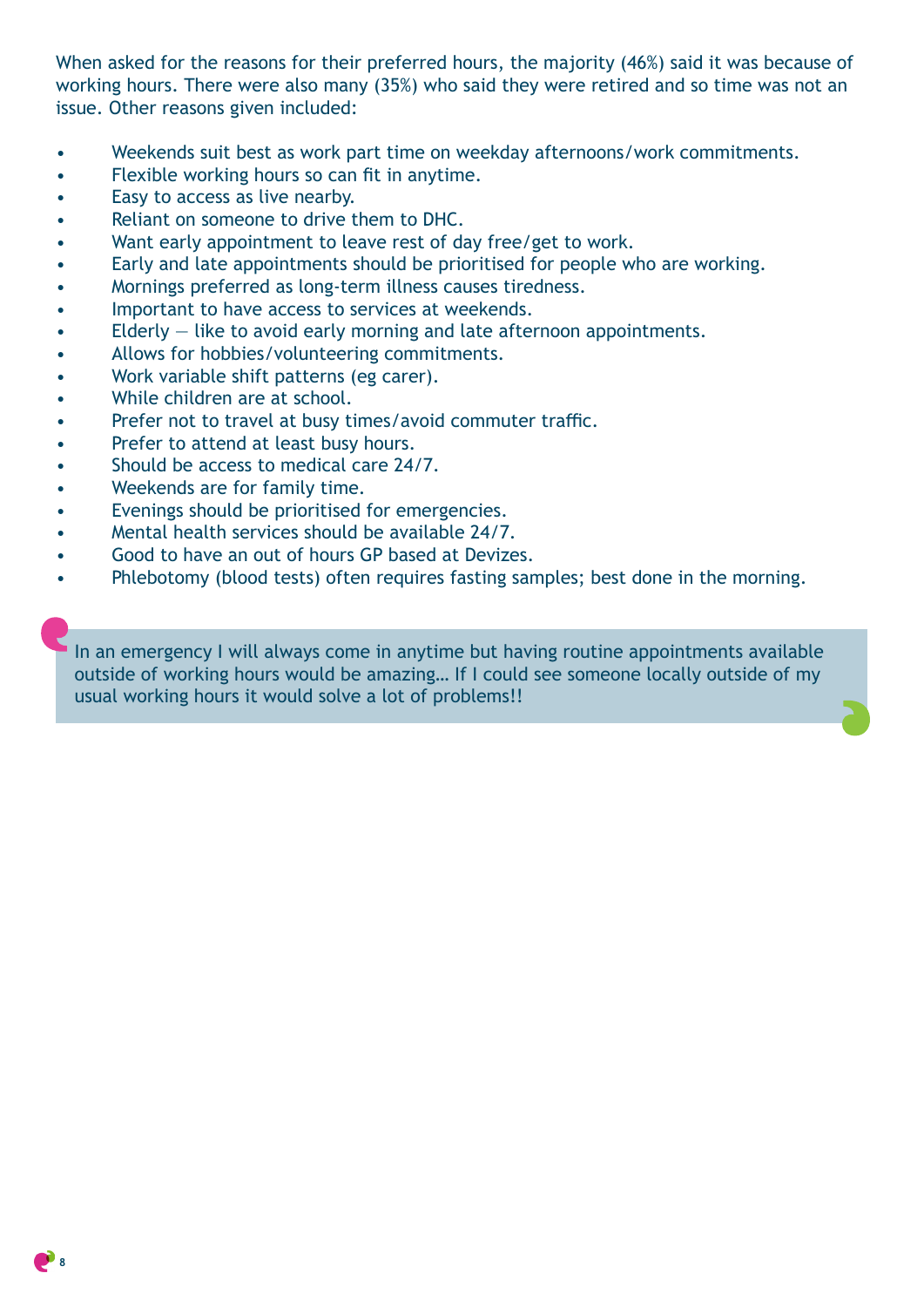## How the service is delivered

2,460 people told us how they would like their appointment delivered. The most popular choice was face to face, followed closely by telephone appointments. A combination of video/ telephone and face to face was ranked third choice.



3. Combination of phone/video/face to face

When asked how important it is that people see the same person each time they visit, most (46%) said it was quite important. 23% said that it was very important to them but 18% said that the service was more important than who delivered it. 856 respondents explained why it was very important with the majority (40%) giving consistency of care as the reason. 12% said building relationships and trust/rapport, particularly for mental health issues, mattered to them.

Other reasons included:

- Understanding of and familiarity with your health and wellbeing issues.
- Not having to repeat your medical history saves time and irritation.
- Having confidence in the advice you are given.
- Familiar face gives reassurance, makes it easier to share information, especially if you have learning disability or hearing impairment.
- Reduces fear and anxiety.
- Preferring to see a female doctor.

It is very annoying when you don't see the same doctor because there is a total lack of consistency and you find yourself having to explain your health history over and over as no one seems to read your notes!

**9**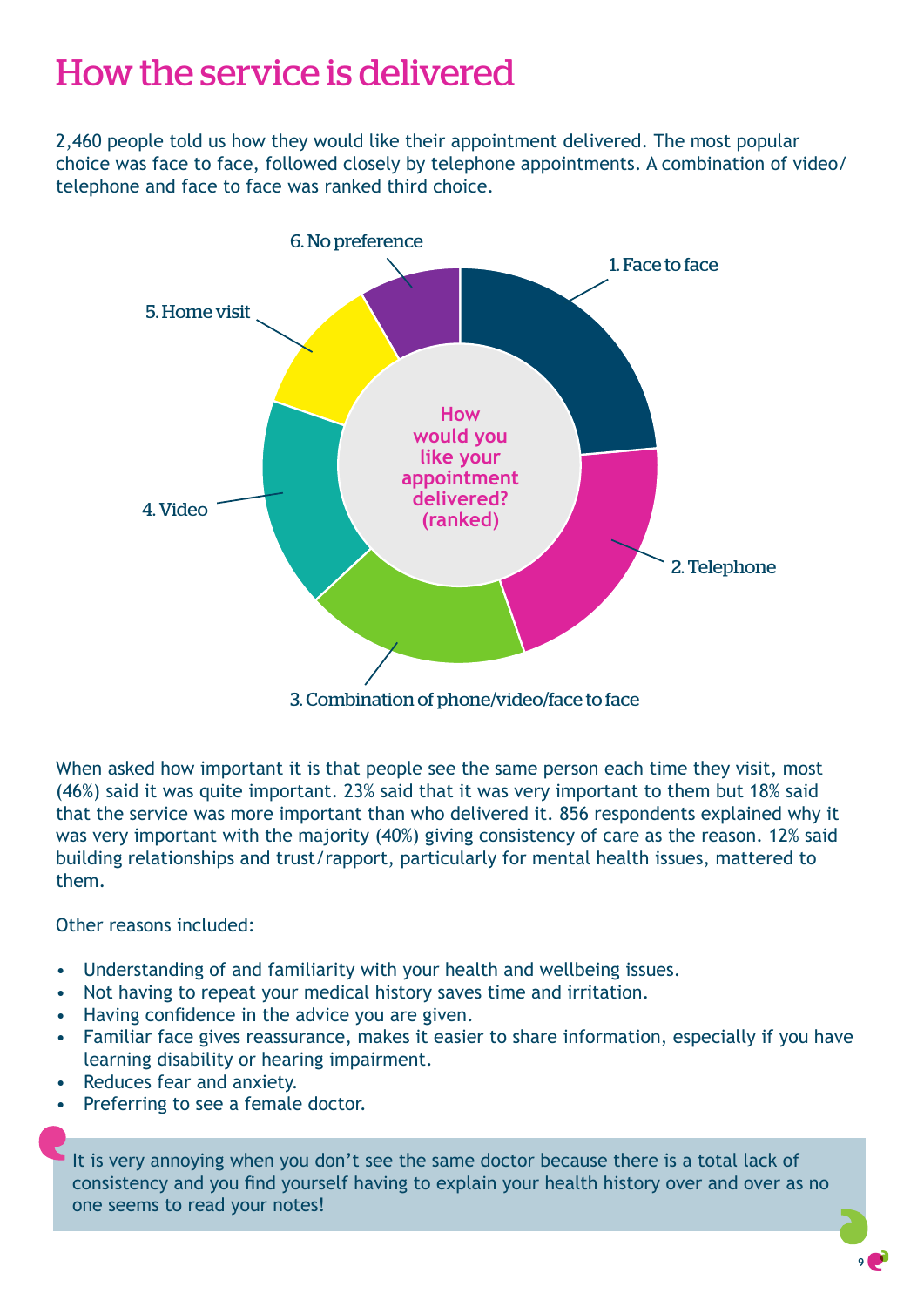It's important for continuity of care. My regular midwife now remembers things when I see her which I really appreciate, it makes me feel important and valued. We have now built up a rapport and I wouldn't get that seeing someone different each time I visit.

Because I am autistic I don't like a lot of change so prefer seeing the same person.

We asked people how important it would be to access the services they need in one building. 94% of respondents answered this question. 42% said it was quite important, 35% said it would not make a difference, 23% said it was very important.



Many of the positive comments on the DHC in the survey responses referenced benefits of services in one building, including:

It will be amazing to have all these things under one roof!

It would be helpful to enable joined up working between mental health and physical health in aspects of maternity, diabetes and other LTHC [Long Term Healthcare] professionals.

It is a very good idea to provide such a service to the local community. Having to go to Chippenham, Trowbridge or Bath for relatively minor ailments takes considerable time and expense when you factor in distance, loss of wage, parking fees, etc.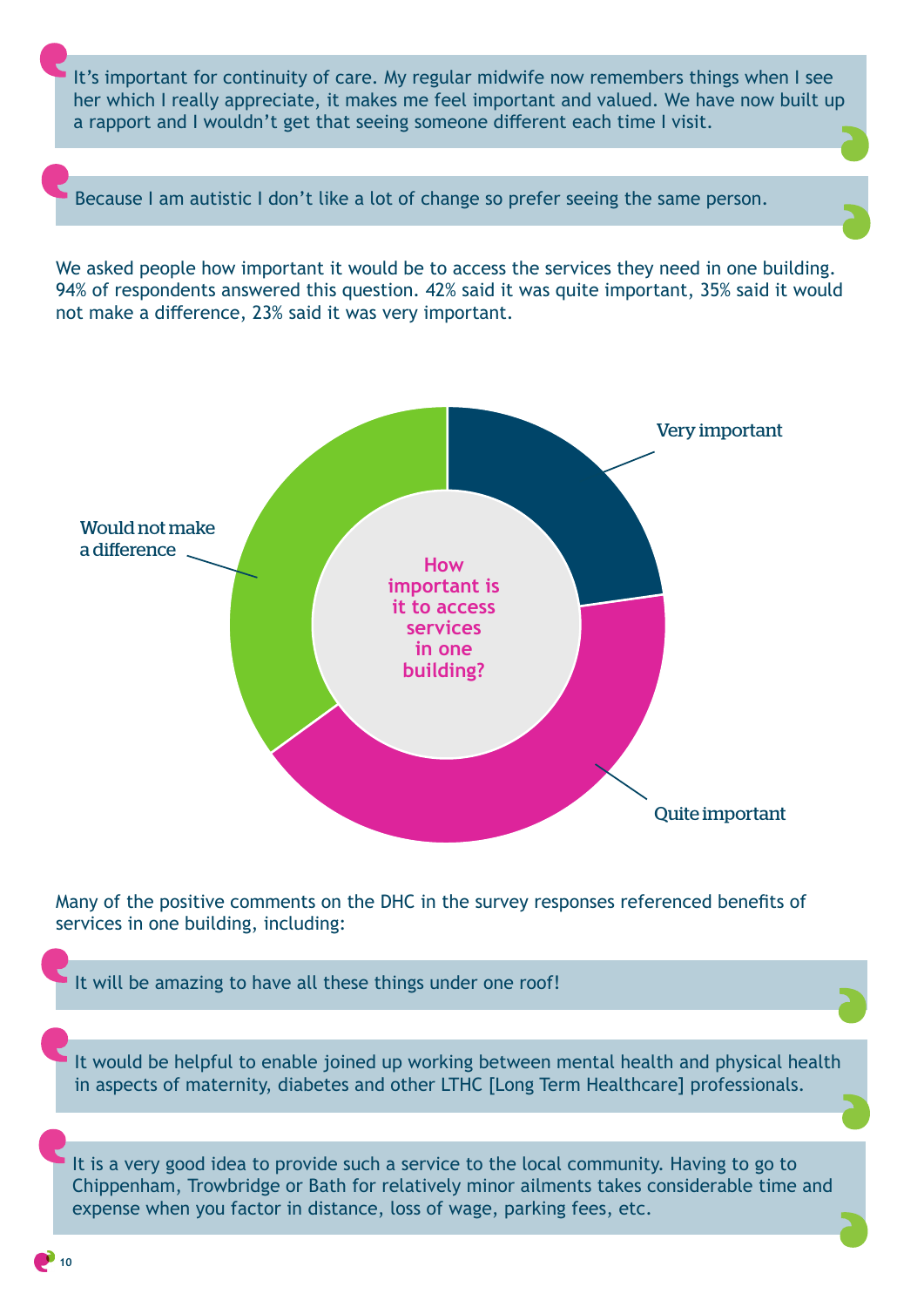1,809 people told us what they regard as important while waiting for their appointment. 59% said a quiet area, 44% Wifi and 12% chose children's space. 280 people made other suggestions including:

- Water stations/drinks vending machine (most popular request).
- Comfortable seating with range of size of chairs.
- Good ventilation and social distancing/spacing (Covid-19 protection).
- Toilet facilities.
- Privacy at reception area (screens) so confidentiality can be preserved.
- Information screens that help with understanding what is provided to help patients and indication of your place in waiting times.
- Signage/system to say when you are called for your appointment essential for patients who are hard of hearing.
- No noisy music or television.
- Warm and inviting area that is relaxed and accessible to reduce nervousness.
- Reading material.

One person suggested counselling service provided by eg an Age UK or Alzheimer's Support or RNIB or RNID volunteer could be accommodated in the waiting area.

There were several mentions of a separate area for children as some people see them as very noisy and disruptive.

1,099 people expressed preferences on visual art in the new health centre. The most frequent response was for local art either by local artists or schools, with exhibited art being changed fairly regularly to provide interest.

Almost everyone who responded to this question positively welcomed visual art although the view was expressed that it was completely unnecessary.

Love to see peaceful works of art that create an enjoyable space to be in.

A surgery should be as free of clutter as possible so it's easier to keep clean, crucial in such a setting! Most people are there for a brief period of time and often feeling unwell so what is or not on the walls is unimportant.

Several people requested objects for children to enjoy.

Tactile things for children to interact with — standing puzzles, rocking horses, things that are fun.

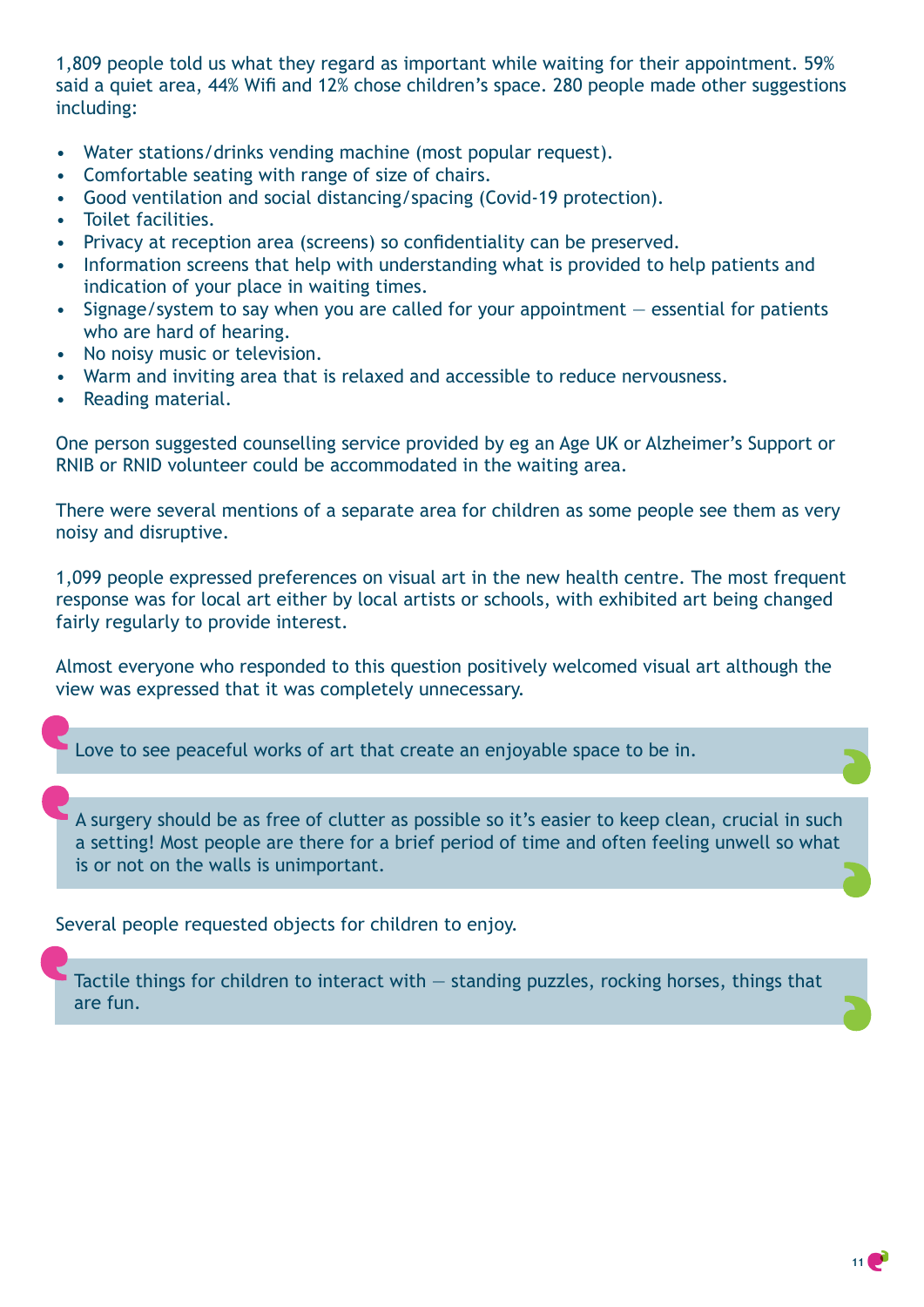## Access to the Devizes Health Centre

96% of respondents told us how they would access the DHC. A huge majority plan to travel by car. 10% said they would use bus transport, followed by walking and taking the bus as the next most popular options. There were a lot of comments about transport access in the open Question 15 and these are shown in the quotes further below.



We asked people if they had any accessibility requirements. 93% said they did not. 7% (177 people) who do have accessibility requirements described them as:

- Low steps with hand rails or level access.
- Automatically opening doors.
- Lift to access upper floors.
- Disabled toilets (request for ceiling hoist).
- Access for wheelchairs and mobility scooter.
- Communication system for hearing impaired.
- Good lighting and large print on signage to assist the visually impaired.
- Ample parking, including disabled parking close to entrance.
- Bigger chairs with no arms.
- Pushchair space.

**12**

My son is autistic so needs a quiet space. Maybe a sensory room or sensory friendly lamps, etc in the corner of the waiting room would be really beneficial.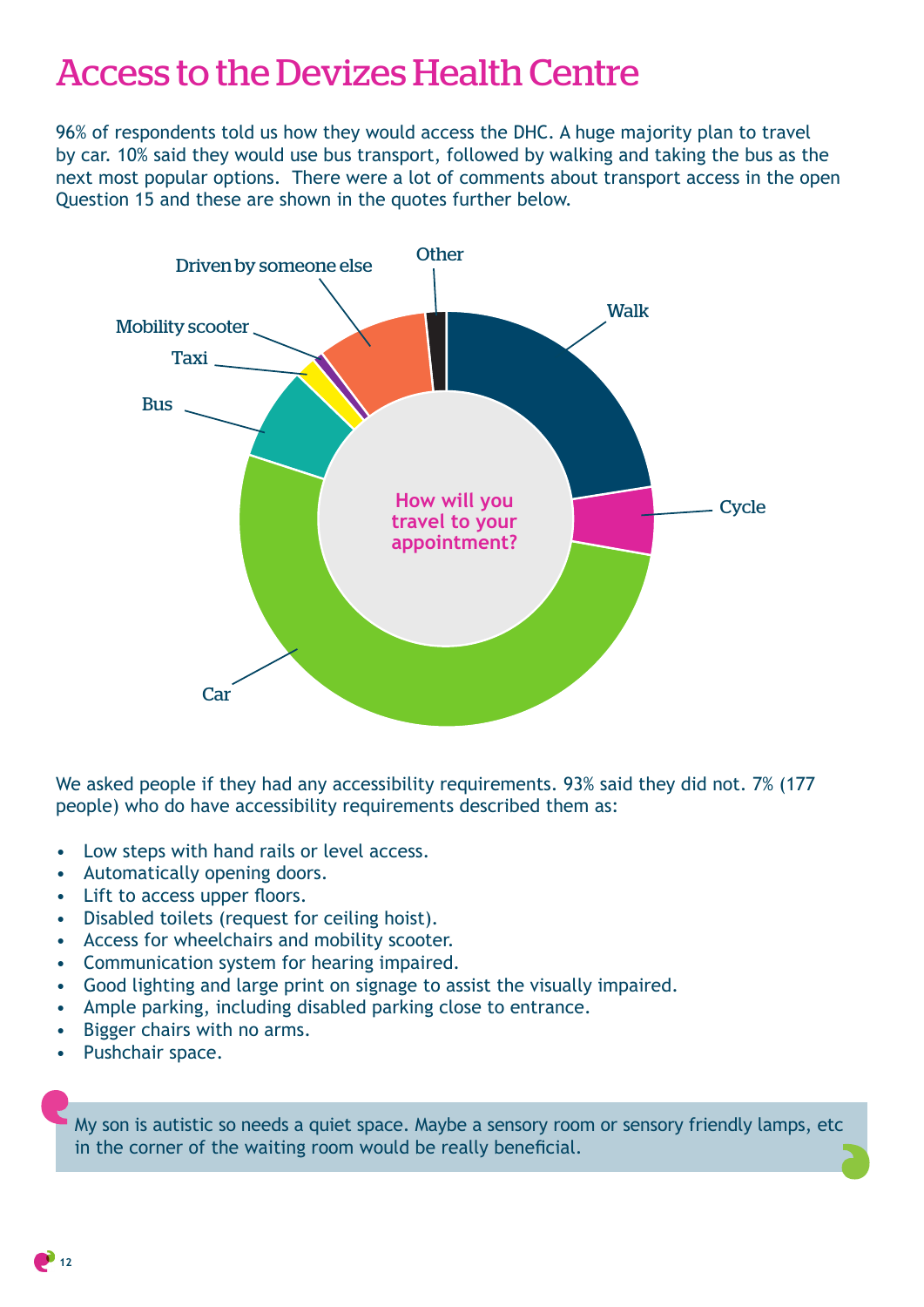541 people (21% of respondents) told us what would be helpful to them in terms of signage, colours or colour coding inside and outside the health centre to help them find they way. These are the most frequent suggestions:

- Colour coding for departments/treatment rooms.
- Black on white (helps those who are colour blind).
- Simple large font, simple pictures alongside and Braille (easier for autistic, neurodiverse and visually impaired).
- Signs leading to Reception visible from all parts of the car parking areas.
- Clear arrows pointing to the various rooms and numbered doors.
- Clear messaging about car parking (payment, costs, times).
- Lower signage for wheelchair users.
- Clear road signs for DHC guiding patients to Marshall Road (sat nav issues).
- British Sign Language for video information with captions.

Individual colour coding for each service available. There should be a big board of introduction in each entrance and clear obvious colour signage at every junction throughout the inside and outside the buildings.

You also need to think about how the visual impaired, deaf or hard of hearing patients will navigate their way around the centre.

Bold black writing on yellow background is great for dyslexia and the visually impaired.

I would prefer my name and room number to show up on a board as I am partially deaf.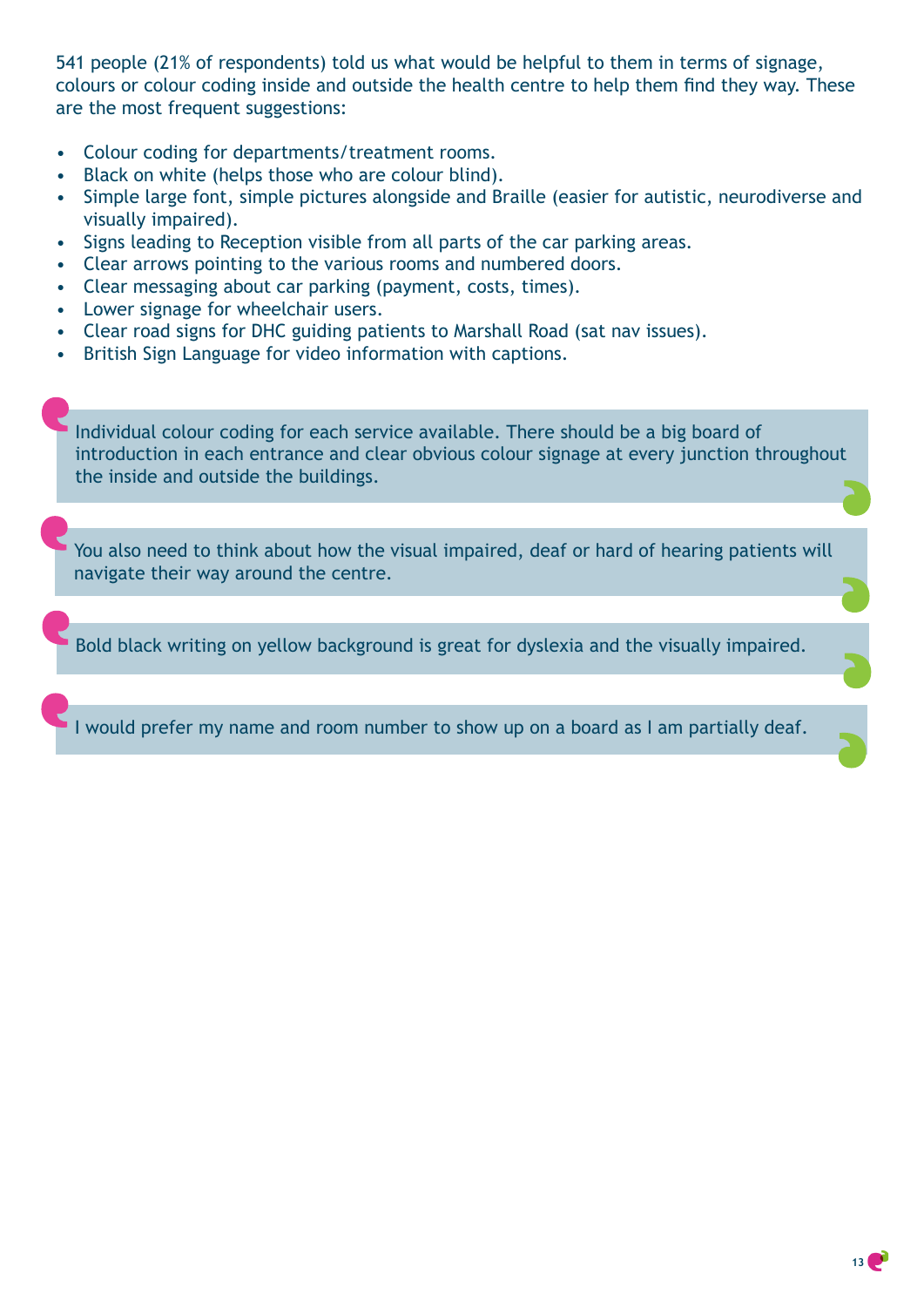## General feedback: key themes

Lastly, we asked people if there was anything else they would like to comment on regarding the Devizes Health Centre. 984 people (39% of respondents) provided comments.

Two themes predominate by far: a positive response to the new health centre (206 comments) and the need for an Minor Injury Unit (MIU, 207 comments). Many people mentioned their expectation of having an MIU or A&E at the new centre from earlier consultations and felt very disappointed or angry. A lot of people also commented that Devizes is now a large town and needs such a facility  $-$  it is too far to travel to the nearest MIU.

The next most important theme was car parking: 69 comments about the need for ample wellsigned parking provision, preferably free, to reduce patient stress and avoid unwanted parking on Marshall Road.

Transport access generally, including concerns about heavy traffic across Devizes and encouraging sustainable transport, was raised by several respondents. For example, some concern was expressed about potential traffic levels in the Marshall Road area with the addition of the health centre and 180 new homes. The view was frequently expressed that most people will access the DHC by car because of infrequent or inaccessible bus services. The need for a 20mph speed limit was mentioned to cope with increased traffic on Marshall Road.

There is also considerable confusion about the integration and role of existing surgeries with the DHC (50 comments).

Other recurring comments related to:

- 43 mentioned x-rays  $-$  why can't this be provided?
- 33 mentioned bus transport and general comments about transport access.
- 25 mentioned pharmacy  $-$  why is this not included?
- 15 asked about out of hours (OOH) provision.
- $12$  mentioned dental provision  $-$  it used to be at Devizes Community Hospital and is needed.
- 12 asked for maternity unit/birthing centre.

There were 54 comments best described as negative or disappointed that the old Devizes Community Hospital site could not have been re-used or refurbished or updated.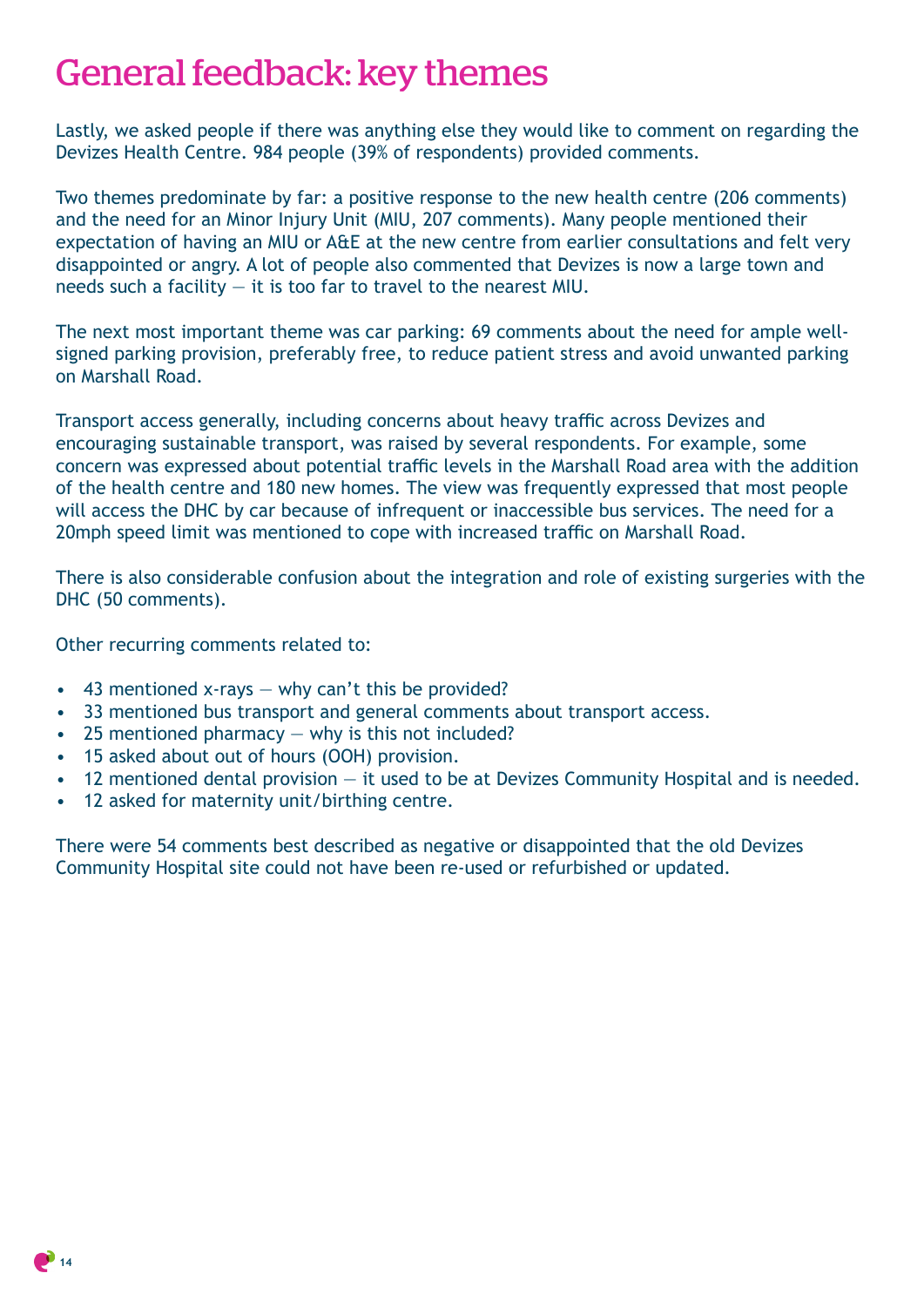## Comments on key themes

Minor Injury Unit/A&E

It should be for minor injuries (like the old days at the Devizes Community Hospital) where you could go quickly. I used it several times when the children were small. Why should we have to travel to Trowbridge, Melksham or Chippenham? Here in Devizes we are very central in Wiltshire and there are loads of small villages around that could take advantage of such a facility.

To take pressure off A&E at Bath, Swindon and Salisbury, there should be a MIU. People are put off travelling to A&E and sometimes need to be medically reviewed. There should be an on-site pharmacy  $-$  it is nonsense to be given a prescription at an out-of-town centre but then need to travel into town for a pharmacy.

#### Positive benefit

Really appreciate more services coming to Devizes. I really struggle to get any help due to not driving — if I have an appointment I have to book a day off work to get multiple buses to other towns or cities and which are mostly not in town centres so it costs me towards £30 plus a day off work.

It will be nice to have a centre in Devizes that offers a range of services close to home and in one place.

#### Suggestions for additional services

It would be good to have access to complementary therapies and to see a slightly more holistic approach to healthcare. It would be good if there were links with local services and activities such as gardening clubs, choirs, etc to help with some mental health issues. Perhaps there could be displays or talks from community groups?

Will there be opportunity for community groups to use spaces? Group sessions around diabetes, heart health, maternity care, etc?

Will there be rooms to hire for counselling via VCSE [Voluntary, Community and Social Enterprise]? Appropriate safe spaces are much needed for CYP counselling services [children and young people].

More women's services such as breast care and gynaecology, menopause clinic.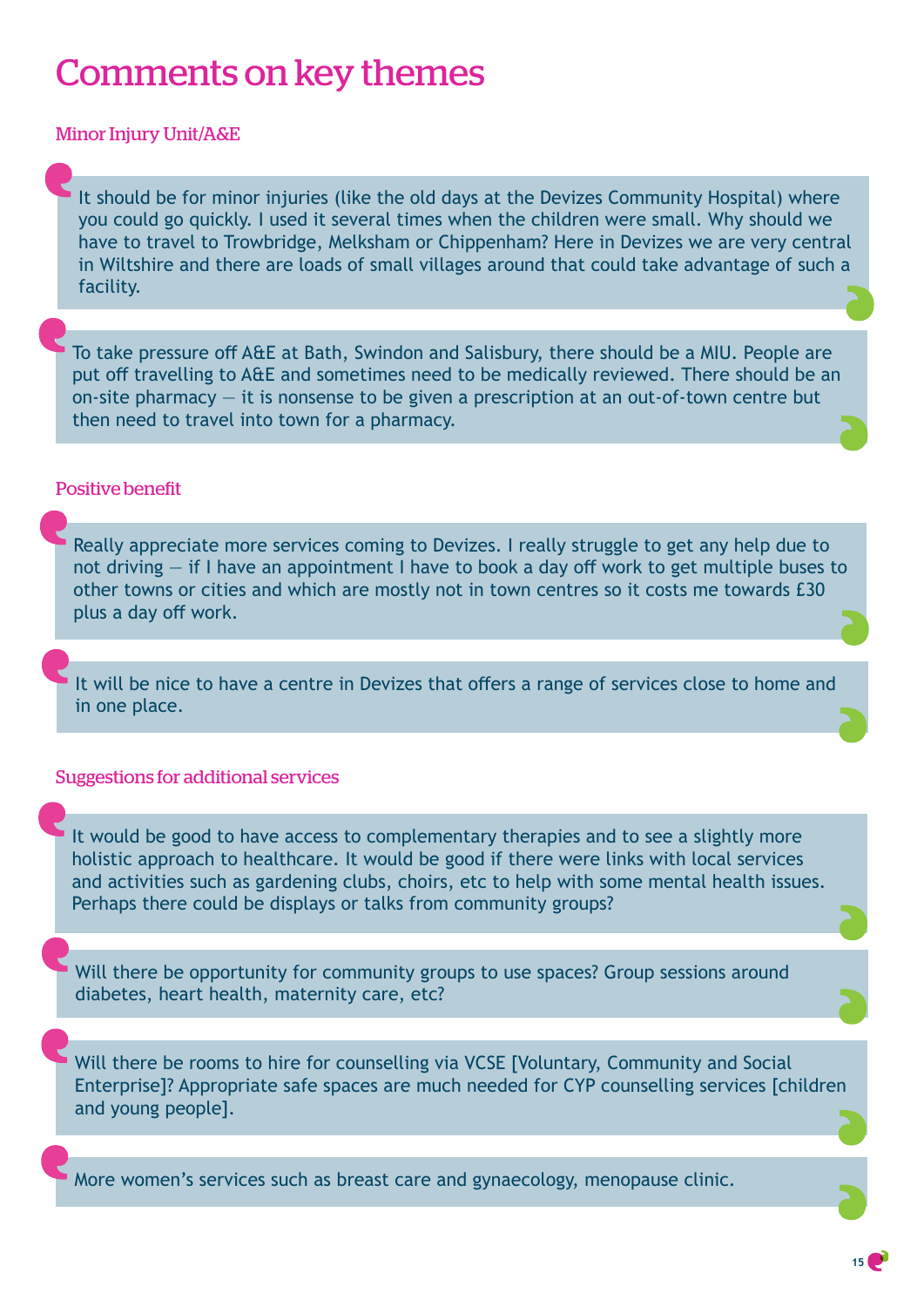Could do with full range of child services as currently for teeth and eye app I have to take my child to Bath which equates to an unhappy school as means a whole afternoon out of school.

Would be great if children services such as health visitors, school nurse were available at the centre.

Request for some paediatric services to be based there.

Dental services

It is critical that an NHS Community Dental Surgery is placed here. Many reading this will require NHS dentalcare as they become older and children with additional needs will be further disadvantaged. Silverwood School will be on the doorstep.

Transport access

More buses as 30 minutes wait in bad weather isn't good for anyone.

In principle good but please be mindful that buses stop running every 30 minutes after 3pm. That means you could be stuck to return to town centre for possibly 1 hour.

Fast, frequent bus service from and to the town centre, every half hour at least, throughout the day.

Signposting any accessible routes without going through the town centre would be beneficial to service users. Unfortunately, Devizes has a notorious traffic problem.

How will the centre meet the needs of a growing population compared to the community hospital? How will location fit with current levels of traffic congestion in Devizes?

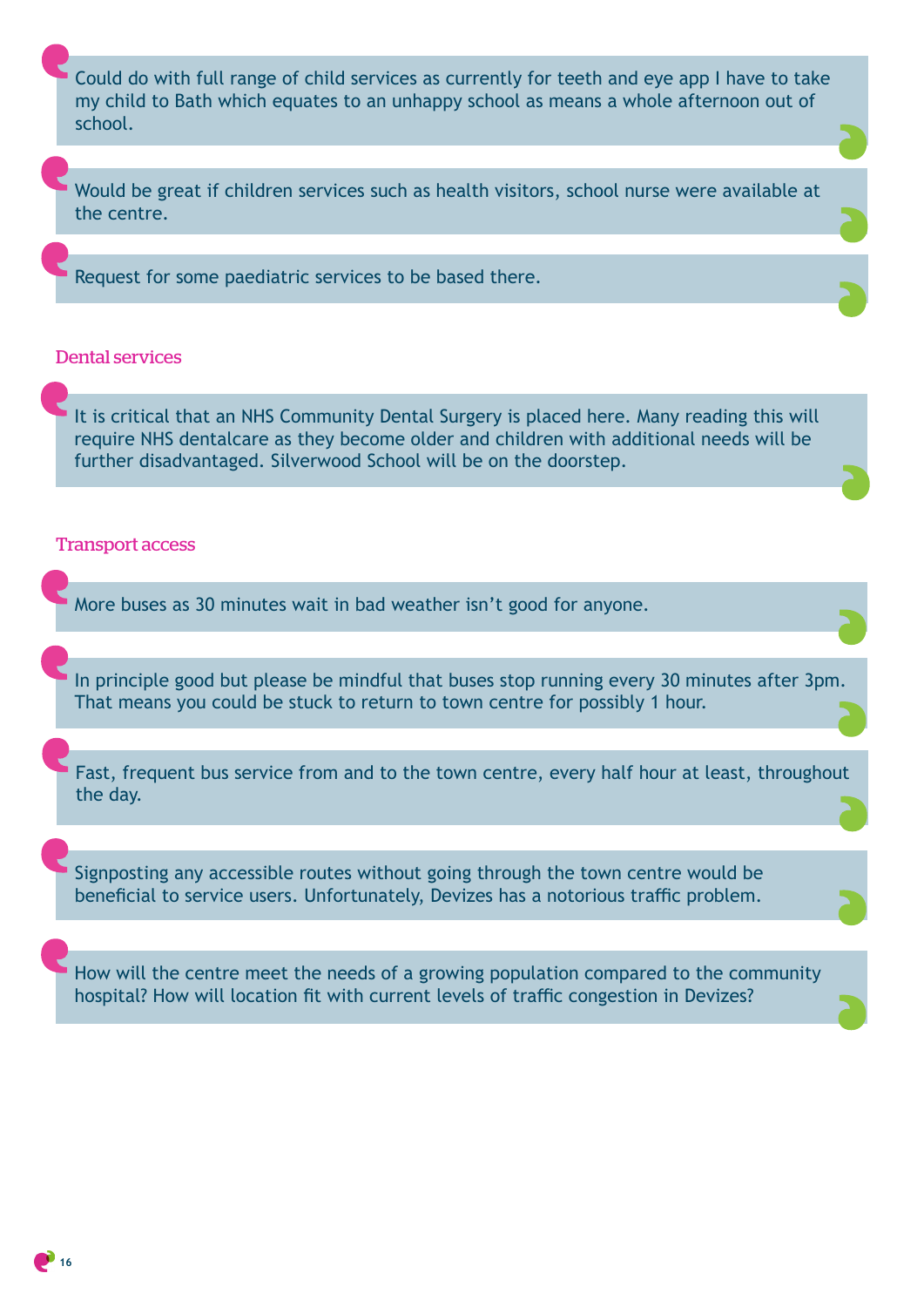# Conclusions & recommendations

Overall, there was a positive response to the new health centre, recognising that a lot of time and work had gone into realising the project.

- Having multiple services under one roof was welcomed, avoiding long journeys to hospital centres or clinics for treatment.
- There was some concern and confusion expressed about the ongoing role of people's existing surgeries and whether these would be relocated to the DHC.
- The opportunity for more flexible opening hours including weekends was welcomed by parents and working people.
- The need for ample car parking, preferably free, was frequently mentioned to minimise stress to patients as most will travel by car and also to avoid unwanted parking on Marshall Road.
- A fast, frequent bus service to and from the town centre, every half hour at least, throughout the day needs to be provided so people without access to a car can get to the DHC efficiently.
- Many people were disappointed by the lack of a Minor Injury Unit (MIU) which they were either expecting to be provided or felt was needed.
- Provision of x-ray/scanning facilities and an on-site pharmacy were also key themes.
- There were requests for more women's services such as breast care, gynaecology, menopause clinic and increased children's services.

Our recommendations focus on increasing and widening communications with the local community and those who are already using existing services to provide a better understanding of the role of the new Devizes Health Centre and its relationship with other local health facilities:

- A set of communications providing explanations and clarity to address the expectations of a significant number of respondents regarding provision of an Minor Injury Unit, pharmacy and x-ray facilities, what to expect at the Devizes Health Centre and also remove confusion regarding continuation of existing surgeries.
- Immediate wider engagement with the local community leading up to and including roll-out of planned open days prior to the opening of the DHC.
- Further work on bus transport arrangements to improve frequency/access.
- Consideration of signage to guide access to the DHC, both in town and close to the site.
- Consideration of the accessibility requirements outlined by respondents.
- Review of provisions in the waiting area including beverage facilities, privacy screens at reception, quiet area, children's space etc.

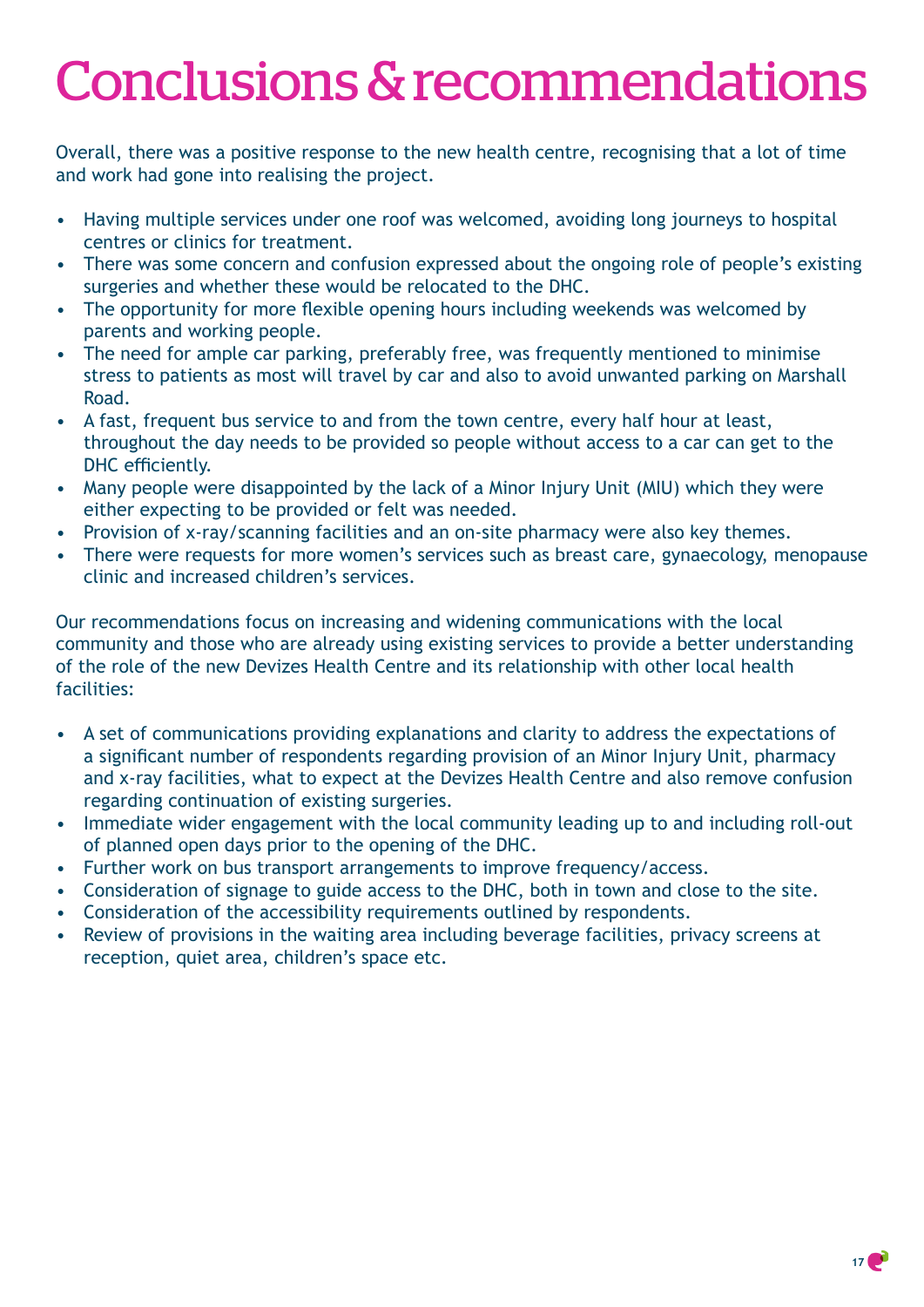# Response



The people of Devizes have waited many years for a healthcare facility that they can be proud of, and it's a real honour and privilege for me to be able to inform residents, all of whom have shown incredible patience, that their new health centre is now within touching distance.

Work on Devizes Health Centre began last summer, and I was lucky enough to visit the construction team at Marshall Road in person shortly after the build got under way. Even at that early stage, it was clear to me that this new facility would be something to behold, and I hope that when the doors open later this year, local people will share the same enthusiasm.

Not only will this site be a stunning example of everything healthcare in the 21st century should look and feel like, with multiple teams from different local organisations working together under one roof in a way that makes care ultimately more joined-up and free from unnecessary obstacles, it will also be a shimmering beacon of the latest carbon neutral technology, and I know that towns and cities up and down the country will now view Devizes as the benchmark for all future NHS builds.

My passion for this project is undeniable, and I'm delighted that this feeling has been matched by the thousands of local residents who took the time to share their views and opinions on the new health centre in Healthwatch Wiltshire's recent online survey.

More than 2,500 people got involved, and the feedback received has been invaluable, especially around important areas such as transport, accessibility and signage.

It has also been clear that the people of Devizes would like the opportunity to find out more about their new health centre, including what services will be on offer and how they can be accessed.

In the run up to the centre's opening date later this year, the CCG will endeavour to keep the local community updated on the latest developments, and will also give people the chance to have their questions and queries answered by those closely involved with the project.

Details of such events will be shared in due course but, for now, I'd encourage any person with questions to get in touch with the CCG directly using the contact information listed at [bswccg.](https://bswccg.nhs.uk/) [nhs.uk](https://bswccg.nhs.uk/).

## Thank you

Thank you to the 2,535 people who shared their feedback on Devizes Health Centre and to BSW CCG, Wiltshire Health & Care and other service providers for their input into the development of our survey.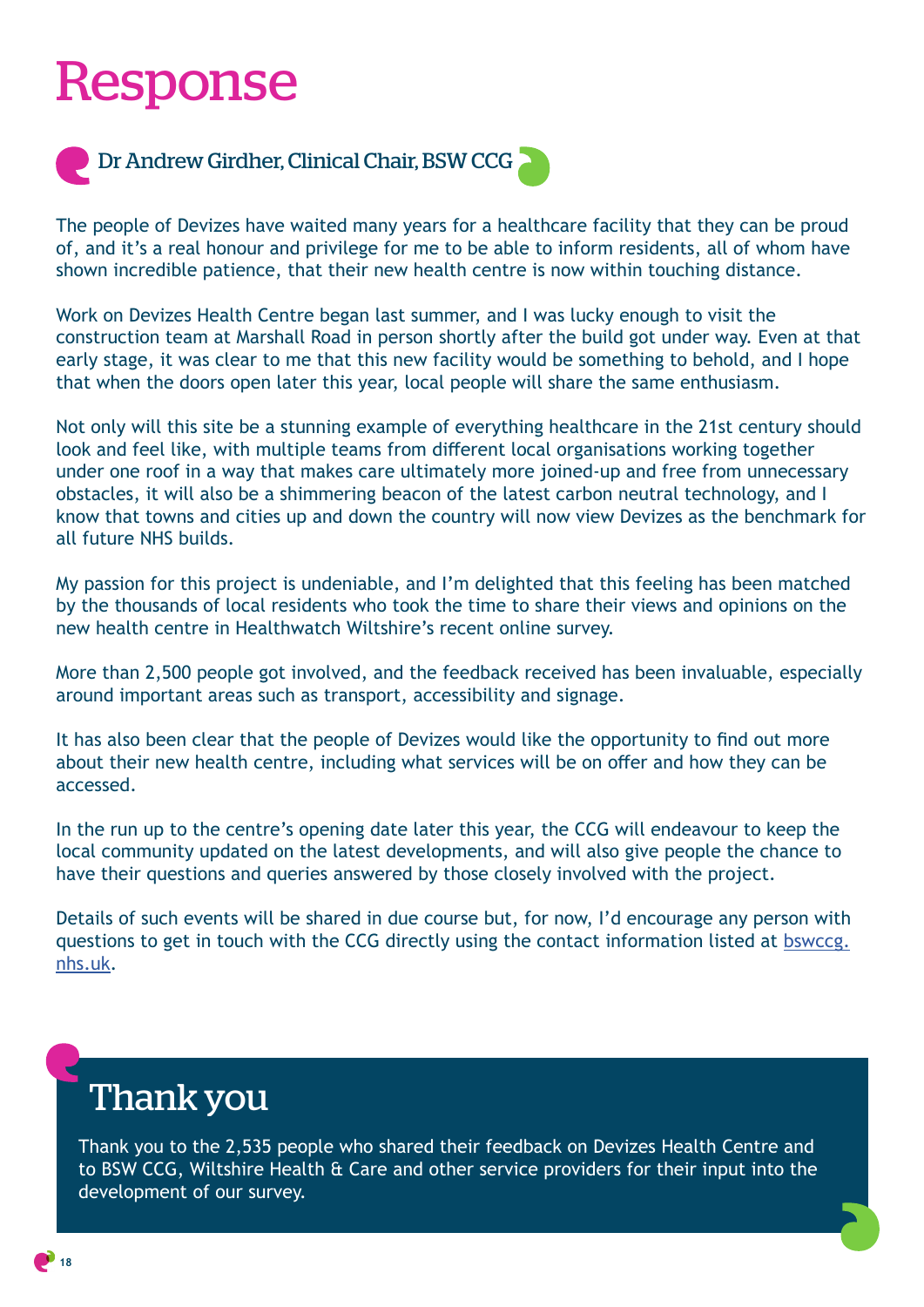# Appendix



### **Devizes Health Centre**

### **Introduction**

The Bath, Swindon and Wiltshire Clinical Commissioning Group (BSW CCG) is building a new health centre on Marshall Road, next to the Devizes Treatment Centre and Green Lane Hospital. Devizes Health Centre will be one of the region's first integrated care centres with several organisations coming together to provide a range of health services from one building. It is due to open in late summer 2022 and will give additional space for health services in the area, making it easier for patients to access the care they need locally and all under one roof. The services currently available at Devizes Community Hospital will be moving to the new health centre and the community hospital will close.

Health care professionals from the four local GP surgeries will provide patients with same day or next day medical care, as well as routine blood tests and clinics for things like asthma and diabetes, after being referred by their own GP surgery. Other services will continue at your usual GP surgery as normal. Royal United Hospitals Bath (RUH) will be providing outpatient services including maternity, care of the elderly and audiology. Wiltshire Health and Care will provide services including speech and language therapy, physiotherapy and diabetes, amongst others. Avon and Wiltshire Mental Health Partnership Trust (AWP) will provide some of its mental health services from the new health centre.

BSW CCG has asked Healthwatch Wiltshire, the independent champion for people using health and care services in Wiltshire, to run this survey on their behalf to help inform how services are provided at the new health centre. At Healthwatch Wiltshire we listen to what people like about services and what they think could be improved, then share their views with those who have the power to make change happen. We want to hear your views on what opening hours you would like at the Devizes Health Centre and how you would like to access services. All responses are anonymous, unless you choose to identify yourself, and no individuals will be named. The results will be collated and shared with the CCG and service providers and those that plan and pay for the services. By completing this survey, you are agreeing to Healthwatch Wiltshire using your responses in a way that can't identify you.

Due to the design of our survey, if you are responding online, it may be easier to complete it on a larger screen, such as a computer, laptop or tablet.

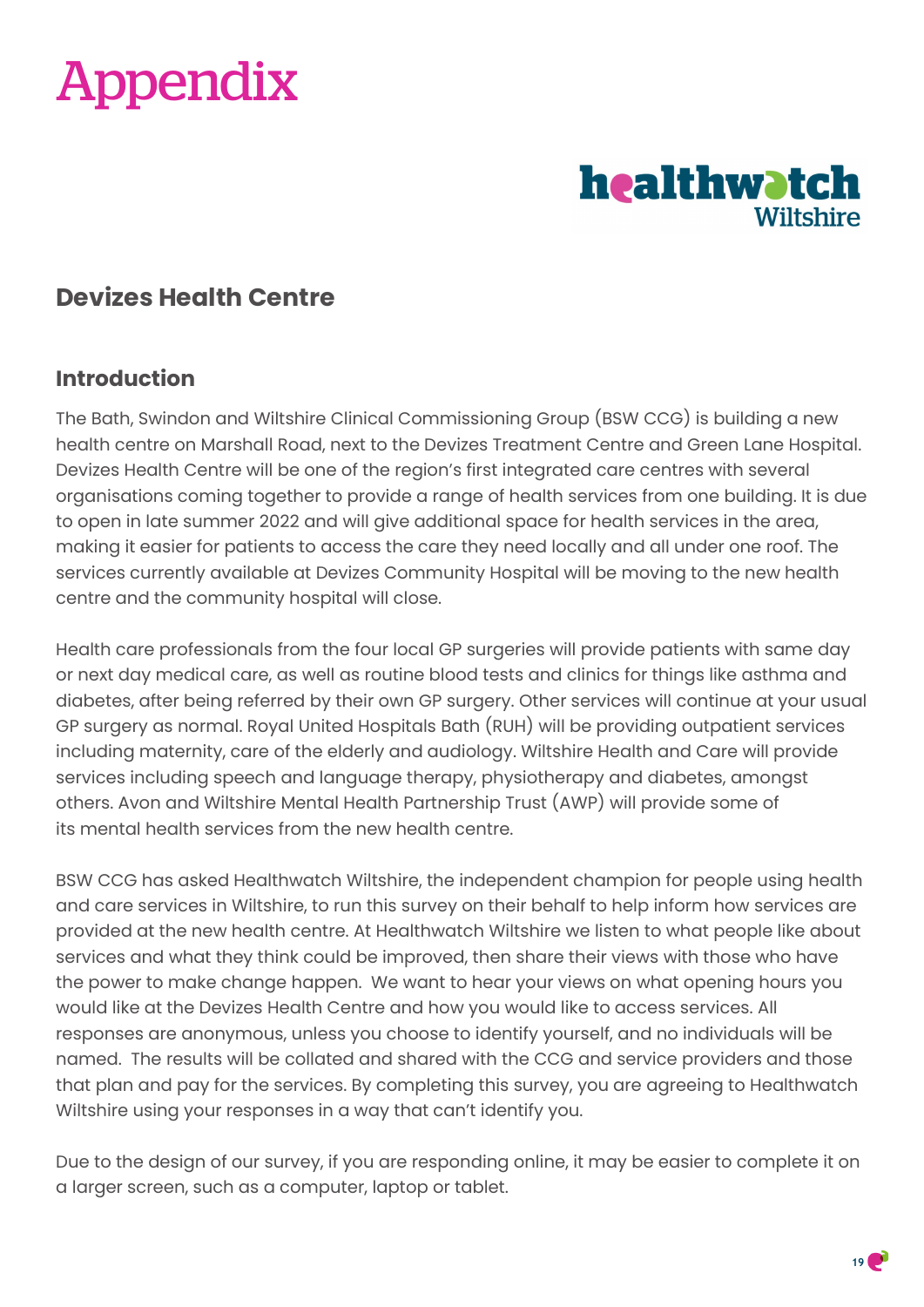

#### **1. A wide range of services will be provided at the Devizes Health Centre. Please can you tick which services you currently use?**

- Asthma and COPD
- Audiology (hearing tests)
- $\Box$  Care of the Elderly
- Community Mental Health team
- Continence
- **Dermatology**
- Diabetes
- Dietetics
- Endocrinology (glands and hormones)
- GP Same Day and Next Day Services
- **Maternity services**
- Memory assessment and dementia services
- **Neurology**
- $\Box$  Orthopaedic interface services (referral assessments for hips, knees, shoulders etc)
- $\Box$  Orthotics (equipment eg splints and braces)
- Paediatrics and paediatric dietetics (children's services)
- **Phlebotomy (blood testing)**
- **Physiotherapy**
- Podiatry (foot care)
- $\Box$  Primary Care Liaison Service (mental health referrals)
- Pulmonary Advice and Community Exercise and oxygen (for chronic breathing conditions)
- $\Box$  Retinopathy (diabetic eye tests)
- Rheumatology
- Speech and Language Therapy
- Urology

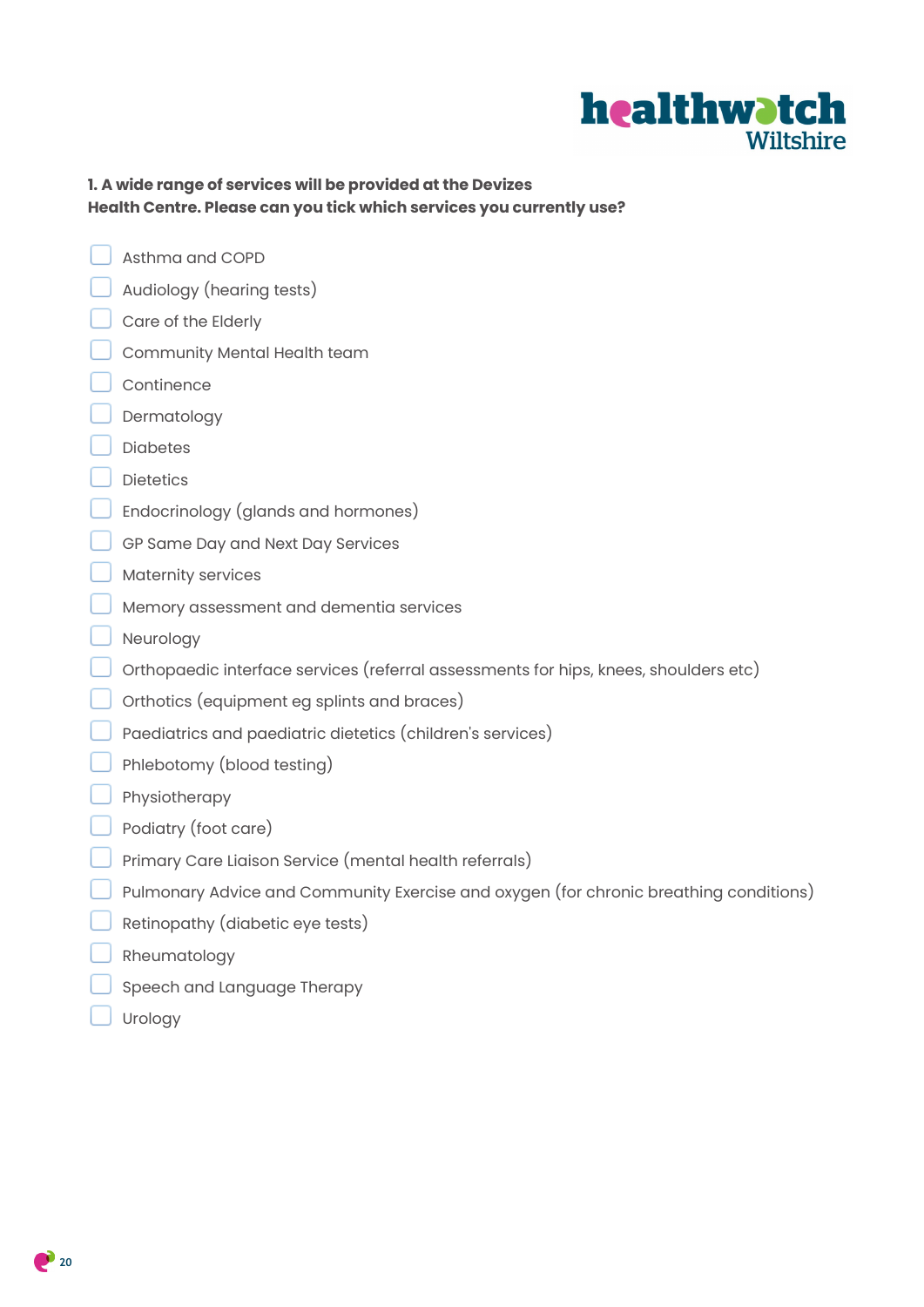## healthwatch **Wiltshire**

### **Opening Hours**

GP services will be available between 8am and 6.30pm Monday to Friday. Depending on local need, some services may in future be available at the new health centre 7 days a week, so we would like to hear your views on opening hours, both days and times. This will help the different organisations plan how they run their services.

#### **2. Please can you tell us what times on which weekdays you would prefer to access the services you currently use? Please circle your preference.**

| <b>Service</b>          | <b>Monday</b> | <b>Tuesday</b> | Wednesday | <b>Thursday</b> | <b>Friday</b> |
|-------------------------|---------------|----------------|-----------|-----------------|---------------|
|                         | 8am-9am       | 8am-9am        | 8am-9am   | 8am-9am         | 8am-9am       |
|                         | 9am-5pm       | 9am-5pm        | 9am-5pm   | 9am-5pm         | 9am-5pm       |
| Asthma and COPD         | 5pm-8pm       | 5pm-8pm        | 5pm-8pm   | 5pm-8pm         | 5pm-8pm       |
|                         | Any time      | Any time       | Any time  | Any time        | Any time      |
|                         |               |                |           |                 |               |
|                         | 8am-9am       | 8am-9am        | 8am-9am   | 8am-9am         | 8am-9am       |
| Audiology (hearing      | 9am-5pm       | 9am-5pm        | 9am-5pm   | 9am-5pm         | 9am-5pm       |
| tests)                  | 5pm-8pm       | 5pm-8pm        | 5pm-8pm   | 5pm-8pm         | 5pm-8pm       |
|                         | Any time      | Any time       | Any time  | Any time        | Any time      |
|                         | 8am-9am       | 8am-9am        | 8am-9am   | 8am-9am         | 8am-9am       |
|                         | 9am-5pm       | 9am-5pm        | 9am-5pm   | 9am-5pm         | 9am-5pm       |
| Care for the Elderly    | 5pm-8pm       | 5pm-8pm        | 5pm-8pm   | 5pm-8pm         | 5pm-8pm       |
|                         | Any time      | Any time       | Any time  | Any time        | Any time      |
|                         | 8am-9am       | 8am-9am        | 8am-9am   | 8am-9am         | 8am-9am       |
| <b>Community Mental</b> | 9am-5pm       | 9am-5pm        | 9am-5pm   | 9am-5pm         | 9am-5pm       |
| Health                  | 5pm-8pm       | 5pm-8pm        | 5pm-8pm   | 5pm-8pm         | 5pm-8pm       |
|                         | Any time      | Any time       | Any time  | Any time        | Any time      |
|                         | 8am-9am       | 8am-9am        | 8am-9am   | 8am-9am         | 8am-9am       |
|                         | 9am-5pm       | 9am-5pm        | 9am-5pm   | 9am-5pm         | 9am-5pm       |
| Continence              | 5pm-8pm       | 5pm-8pm        | 5pm-8pm   | 5pm-8pm         | 5pm-8pm       |
|                         | Any time      | Any time       | Any time  | Any time        | Any time      |
|                         | 8am-9am       | 8am-9am        | 8am-9am   | 8am-9am         | 8am-9am       |
| Dermatology             | 9am-5pm       | 9am-5pm        | 9am-5pm   | 9am-5pm         | 9am-5pm       |
|                         | 5pm-8pm       | 5pm-8pm        | 5pm-8pm   | 5pm-8pm         | 5pm-8pm       |
|                         | Any time      | Any time       | Any time  | Any time        | Any time      |
|                         | 8am-9am       | 8am-9am        | 8am-9am   | 8am-9am         | 8am-9am       |
| <b>Diabetes</b>         | 9am-5pm       | 9am-5pm        | 9am-5pm   | 9am-5pm         | 9am-5pm       |
|                         | 5pm-8pm       | 5pm-8pm        | 5pm-8pm   | 5pm-8pm         | 5pm-8pm       |
|                         | Any time      | Any time       | Any time  | Any time        | Any time      |
|                         | 8am-9am       | 8am-9am        | 8am-9am   | 8am-9am         | 8am-9am       |
| <b>Dietetics</b>        | 9am-5pm       | 9am-5pm        | 9am-5pm   | 9am-5pm         | 9am-5pm       |
|                         | 5pm-8pm       | 5pm-8pm        | 5pm-8pm   | 5pm-8pm         | 5pm-8pm       |
|                         | Any time      | Any time       | Any time  | Any time        | Any time      |
|                         | 8am-9am       | 8am-9am        | 8am-9am   | 8am-9am         | 8am-9am       |
| Endocrinology (glands   | 9am-5pm       | 9am-5pm        | 9am-5pm   | 9am-5pm         | 9am-5pm       |
| and hormones)           | 5pm-8pm       | 5pm-8pm        | 5pm-8pm   | 5pm-8pm         | 5pm-8pm       |
|                         | Any time      | Any time       | Any time  | Any time        | Any time      |

**21**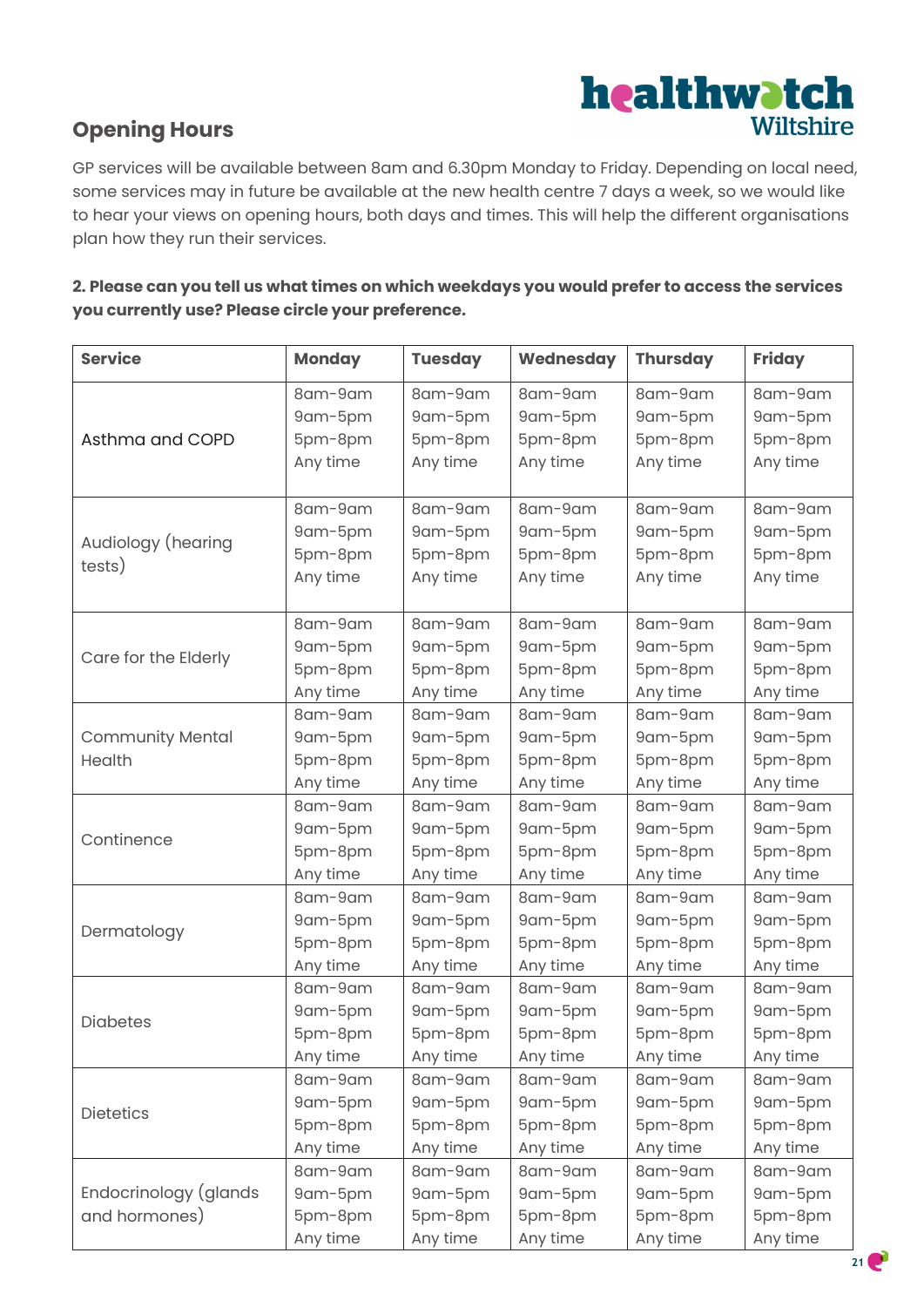

|                           | 8am-9am  | 8am-9am  | 8am-9am  | 8am-9am  | 8am-9am  |
|---------------------------|----------|----------|----------|----------|----------|
| GP Same Day and Next      | 9am-5pm  | 9am-5pm  | 9am-5pm  | 9am-5pm  | 9am-5pm  |
| Day services              | 5pm-8pm  | 5pm-8pm  | 5pm-8pm  | 5pm-8pm  | 5pm-8pm  |
|                           | Any time | Any time | Any time | Any time | Any time |
|                           | 8am-9am  | 8am-9am  | 8am-9am  | 8am-9am  | 8am-9am  |
|                           | 9am-5pm  | 9am-5pm  | 9am-5pm  | 9am-5pm  | 9am-5pm  |
| <b>Maternity Services</b> | 5pm-8pm  | 5pm-8pm  | 5pm-8pm  | 5pm-8pm  | 5pm-8pm  |
|                           | Any time | Any time | Any time | Any time | Any time |
|                           | 8am-9am  | 8am-9am  | 8am-9am  | 8am-9am  | 8am-9am  |
| Memory assessment         | 9am-5pm  | 9am-5pm  | 9am-5pm  | 9am-5pm  | 9am-5pm  |
| and dementia services     | 5pm-8pm  | 5pm-8pm  | 5pm-8pm  | 5pm-8pm  | 5pm-8pm  |
|                           | Any time | Any time | Any time | Any time | Any time |
|                           | 8am-9am  | 8am-9am  | 8am-9am  | 8am-9am  | 8am-9am  |
|                           |          |          |          |          |          |
| Neurology                 | 9am-5pm  | 9am-5pm  | 9am-5pm  | 9am-5pm  | 9am-5pm  |
|                           | 5pm-8pm  | 5pm-8pm  | 5pm-8pm  | 5pm-8pm  | 5pm-8pm  |
|                           | Any time | Any time | Any time | Any time | Any time |
| Orthopaedic interface     | 8am-9am  | 8am-9am  | 8am-9am  | 8am-9am  | 8am-9am  |
| services (referral        | 9am-5pm  | 9am-5pm  | 9am-5pm  | 9am-5pm  | 9am-5pm  |
| assessments for hips,     | 5pm-8pm  | 5pm-8pm  | 5pm-8pm  | 5pm-8pm  | 5pm-8pm  |
| knees, shoulders etc)     | Any time | Any time | Any time | Any time | Any time |
|                           | 8am-9am  | 8am-9am  | 8am-9am  | 8am-9am  | 8am-9am  |
| Orthotics (equipment eg   | 9am-5pm  | 9am-5pm  | 9am-5pm  | 9am-5pm  | 9am-5pm  |
| splints and braces)       | 5pm-8pm  | 5pm-8pm  | 5pm-8pm  | 5pm-8pm  | 5pm-8pm  |
|                           | Any time | Any time | Any time | Any time | Any time |
|                           | 8am-9am  | 8am-9am  | 8am-9am  | 8am-9am  | 8am-9am  |
| Paediatrics and           | 9am-5pm  | 9am-5pm  | 9am-5pm  | 9am-5pm  | 9am-5pm  |
| paediatric dietetics      | 5pm-8pm  | 5pm-8pm  | 5pm-8pm  | 5pm-8pm  | 5pm-8pm  |
| (children's services)     | Any time | Any time | Any time | Any time | Any time |
|                           | 8am-9am  | 8am-9am  | 8am-9am  | 8am-9am  | 8am-9am  |
| Phlebotomy (blood         | 9am-5pm  | 9am-5pm  | 9am-5pm  | 9am-5pm  | 9am-5pm  |
| testing)                  | 5pm-8pm  | 5pm-8pm  | 5pm-8pm  | 5pm-8pm  | 5pm-8pm  |
|                           | Any time | Any time | Any time | Any time | Any time |
|                           | 8am-9am  | 8am-9am  | 8am-9am  | 8am-9am  | 8am-9am  |
|                           | 9am-5pm  | 9am-5pm  | 9am-5pm  | 9am-5pm  | 9am-5pm  |
| Physiotherapy             | 5pm-8pm  | 5pm-8pm  | 5pm-8pm  | 5pm-8pm  | 5pm-8pm  |
|                           | Any time | Any time | Any time | Any time | Any time |
|                           | 8am-9am  | 8am-9am  | 8am-9am  | 8am-9am  | 8am-9am  |
|                           |          |          |          |          |          |
| Podiatry (foot care)      | 9am-5pm  | 9am-5pm  | 9am-5pm  | 9am-5pm  | 9am-5pm  |
|                           | 5pm-8pm  | 5pm-8pm  | 5pm-8pm  | 5pm-8pm  | 5pm-8pm  |
|                           | Any time | Any time | Any time | Any time | Any time |
| Primary Care Liaison      | 8am-9am  | 8am-9am  | 8am-9am  | 8am-9am  | 8am-9am  |
| Service (mental health    | 9am-5pm  | 9am-5pm  | 9am-5pm  | 9am-5pm  | 9am-5pm  |
| referrals)                | 5pm-8pm  | 5pm-8pm  | 5pm-8pm  | 5pm-8pm  | 5pm-8pm  |
|                           | Any time | Any time | Any time | Any time | Any time |
| Pulmonary Advice and      | 8am-9am  | 8am-9am  | 8am-9am  | 8am-9am  | 8am-9am  |
| Community Exercise and    | 9am-5pm  | 9am-5pm  | 9am-5pm  | 9am-5pm  | 9am-5pm  |
| oxygen (for chronic       | 5pm-8pm  | 5pm-8pm  | 5pm-8pm  | 5pm-8pm  | 5pm-8pm  |
| breathing conditions)     | Any time | Any time | Any time | Any time | Any time |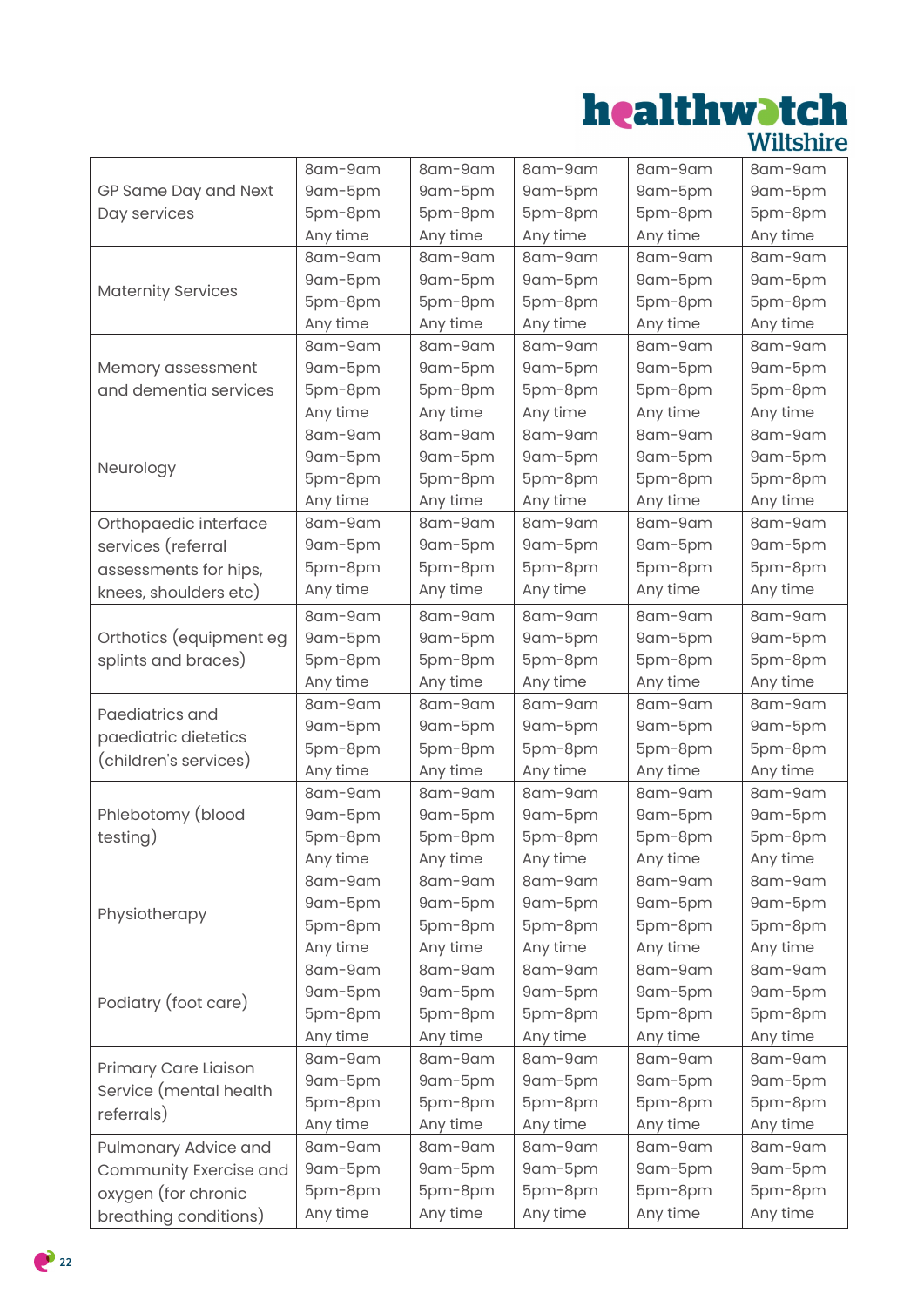

|                       | 8am-9am  | 8am-9am  | 8am-9am  | 8am-9am  | 8am-9am  |
|-----------------------|----------|----------|----------|----------|----------|
| Retinopathy (diabetic | 9am-5pm  | 9am-5pm  | 9am-5pm  | 9am-5pm  | 9am-5pm  |
| eye tests)            | 5pm-8pm  | 5pm-8pm  | 5pm-8pm  | 5pm-8pm  | 5pm-8pm  |
|                       | Any time | Any time | Any time | Any time | Any time |
|                       | 8am-9am  | 8am-9am  | 8am-9am  | 8am-9am  | 8am-9am  |
|                       | 9am-5pm  | 9am-5pm  | 9am-5pm  | 9am-5pm  | 9am-5pm  |
| Rheumatology          | 5pm-8pm  | 5pm-8pm  | 5pm-8pm  | 5pm-8pm  | 5pm-8pm  |
|                       | Any time | Any time | Any time | Any time | Any time |
|                       | 8am-9am  | 8am-9am  | 8am-9am  | 8am-9am  | 8am-9am  |
| Speech and Language   | 9am-5pm  | 9am-5pm  | 9am-5pm  | 9am-5pm  | 9am-5pm  |
| Therapy               | 5pm-8pm  | 5pm-8pm  | 5pm-8pm  | 5pm-8pm  | 5pm-8pm  |
|                       | Any time | Any time | Any time | Any time | Any time |
|                       | 8am-9am  | 8am-9am  | 8am-9am  | 8am-9am  | 8am-9am  |
|                       | 9am-5pm  | 9am-5pm  | 9am-5pm  | 9am-5pm  | 9am-5pm  |
| Urology               | 5pm-8pm  | 5pm-8pm  | 5pm-8pm  | 5pm-8pm  | 5pm-8pm  |
|                       | Any time | Any time | Any time | Any time | Any time |

**3. If the new health centre were open at weekends, please can you tell us what times on Saturday and Sunday you would prefer to access the services you currently use? Please circle your preference.** 

| <b>Service</b>                 | <b>Saturday</b> |          | <b>Sunday</b> |          |
|--------------------------------|-----------------|----------|---------------|----------|
| Asthma and COPD                | 8am-1pm         | Ipm-5pm  | 8am-1pm       | Ipm-5pm  |
|                                | 5pm-8pm         | Any time | 5pm-8pm       | Any time |
| Audiology (hearing tests)      | 8am-1pm         | Ipm-5pm  | 8am-1pm       | Ipm-5pm  |
|                                | 5pm-8pm         | Any time | 5pm-8pm       | Any time |
|                                | 8am-1pm         | Ipm-5pm  | 8am-1pm       | Ipm-5pm  |
| Care for the Elderly           | 5pm-8pm         | Any time | 5pm-8pm       | Any time |
|                                | 8am-1pm         | Ipm-5pm  | 8am-1pm       | Ipm-5pm  |
| <b>Community Mental Health</b> | 5pm-8pm         | Any time | 5pm-8pm       | Any time |
|                                | 8am-1pm         | Ipm-5pm  | 8am-1pm       | Ipm-5pm  |
| Continence                     | 5pm-8pm         | Any time | 5pm-8pm       | Any time |
|                                | 8am-1pm         | Ipm-5pm  | 8am-1pm       | Ipm-5pm  |
| Dermatology                    | 5pm-8pm         | Any time | 5pm-8pm       | Any time |
| <b>Diabetes</b>                | 8am-1pm         | Ipm-5pm  | 8am-1pm       | Ipm-5pm  |
|                                | 5pm-8pm         | Any time | 5pm-8pm       | Any time |
| <b>Dietetics</b>               | 8am-1pm         | Ipm-5pm  | 8am-1pm       | Ipm-5pm  |
|                                | 5pm-8pm         | Any time | 5pm-8pm       | Any time |
| Endocrinology (glands and      | 8am-1pm         | Ipm-5pm  | 8am-1pm       | Ipm-5pm  |
| hormones)                      | 5pm-8pm         | Any time | 5pm-8pm       | Any time |
| GP Same Day and Next Day       | 8am-1pm         | Ipm-5pm  | 8am-1pm       | Ipm-5pm  |
| services                       | 5pm-8pm         | Any time | 5pm-8pm       | Any time |
|                                | 8am-1pm         | Ipm-5pm  | 8am-1pm       | Ipm-5pm  |
| <b>Maternity Services</b>      | 5pm-8pm         | Any time | 5pm-8pm       | Any time |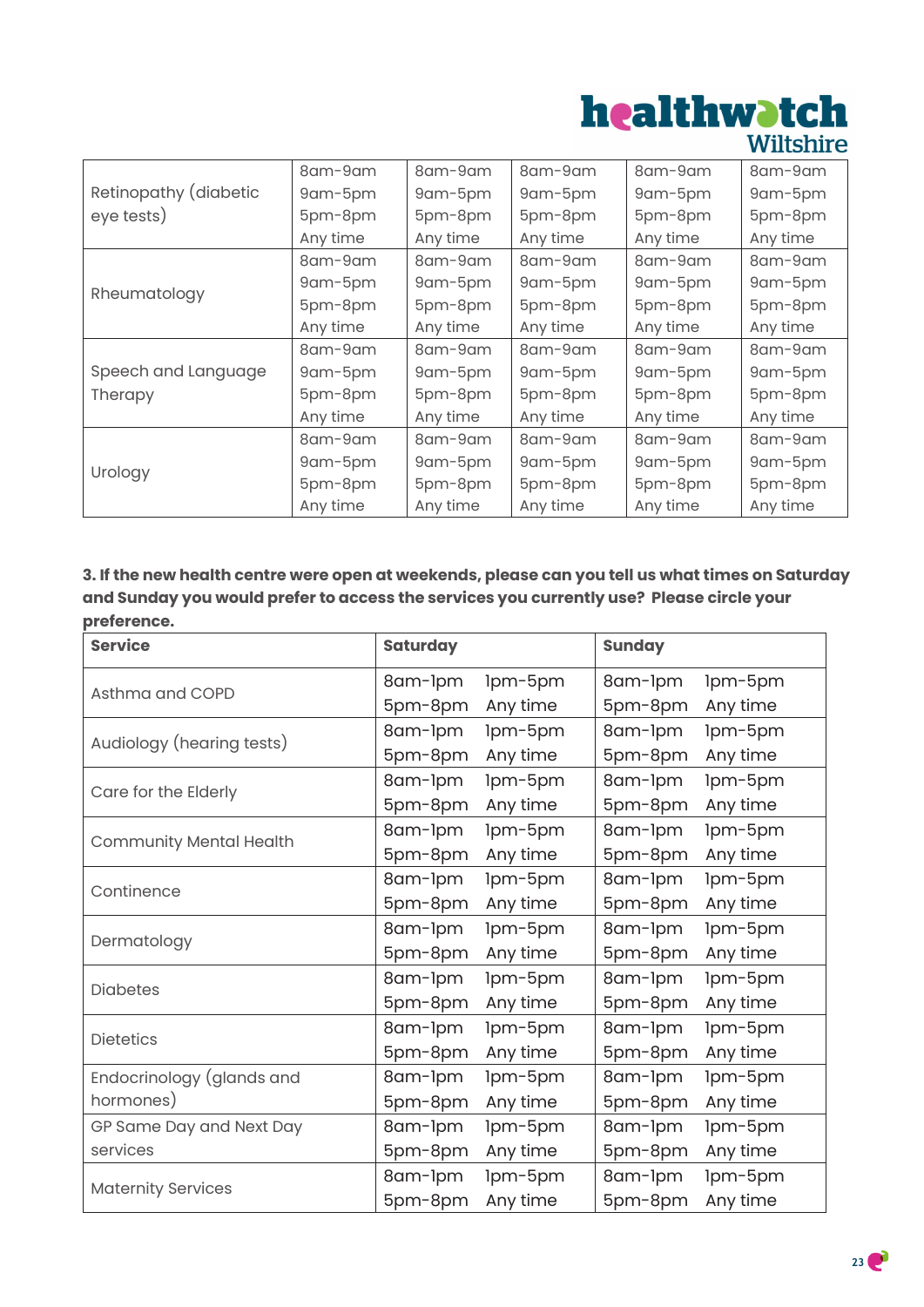## healthwatch **Wiltshire**

| Memory assessment and dementia        | 8am-1pm | Ipm-5pm  | 8am-1pm | Ipm-5pm  |
|---------------------------------------|---------|----------|---------|----------|
| services                              | 5pm-8pm | Any time | 5pm-8pm | Any time |
|                                       | 8am-1pm | Ipm-5pm  | 8am-1pm | Ipm-5pm  |
| Neurology                             | 5pm-8pm | Any time | 5pm-8pm | Any time |
| Orthopaedic interface services        | 8am-1pm | Ipm-5pm  | 8am-1pm | Ipm-5pm  |
| (referral assessments for hips,       | 5pm-8pm | Any time | 5pm-8pm | Any time |
| knees, shoulders etc)                 |         |          |         |          |
| Orthotics (equipment eg splints       | 8am-1pm | Ipm-5pm  | 8am-1pm | Ipm-5pm  |
| and braces)                           | 5pm-8pm | Any time | 5pm-8pm | Any time |
| Paediatrics and paediatric dietetics  | 8am-1pm | Ipm-5pm  | 8am-1pm | Ipm-5pm  |
| (children's services)                 | 5pm-8pm | Any time | 5pm-8pm | Any time |
|                                       | 8am-1pm | Ipm-5pm  | 8am-1pm | Ipm-5pm  |
| Phlebotomy (blood testing)            | 5pm-8pm | Any time | 5pm-8pm | Any time |
| Physiotherapy                         | 8am-1pm | Ipm-5pm  | 8am-1pm | Ipm-5pm  |
|                                       | 5pm-8pm | Any time | 5pm-8pm | Any time |
| Podiatry (foot care)                  | 8am-1pm | Ipm-5pm  | 8am-1pm | Ipm-5pm  |
|                                       | 5pm-8pm | Any time | 5pm-8pm | Any time |
| Primary Care Liaison Service          | 8am-1pm | Ipm-5pm  | 8am-1pm | Ipm-5pm  |
| (mental health referrals)             | 5pm-8pm | Any time | 5pm-8pm | Any time |
| <b>Pulmonary Advice and Community</b> | 8am-1pm | Ipm-5pm  | 8am-1pm | Ipm-5pm  |
| Exercise and oxygen (for chronic      | 5pm-8pm | Any time | 5pm-8pm | Any time |
| breathing conditions)                 |         |          |         |          |
| Retinopathy (diabetic eye tests)      | 8am-1pm | Ipm-5pm  | 8am-1pm | Ipm-5pm  |
|                                       | 5pm-8pm | Any time | 5pm-8pm | Any time |
| Rheumatology                          | 8am-1pm | Ipm-5pm  | 8am-1pm | Ipm-5pm  |
|                                       | 5pm-8pm | Any time | 5pm-8pm | Any time |
|                                       | 8am-1pm | Ipm-5pm  | 8am-1pm | Ipm-5pm  |
| Speech and Language Therapy           | 5pm-8pm | Any time | 5pm-8pm | Any time |
|                                       | 8am-1pm | Ipm-5pm  | 8am-1pm | Ipm-5pm  |
| Urology                               | 5pm-8pm | Any time | 5pm-8pm | Any time |

#### **4. Please can you tell us why these opening hours would suit you best?**

Working hours  $\Box$  Relying on public transport timetables

Educational hours **Need someone to support me** 

Lack of access to transport

Caring responsibilities Cother (please specify):

**24**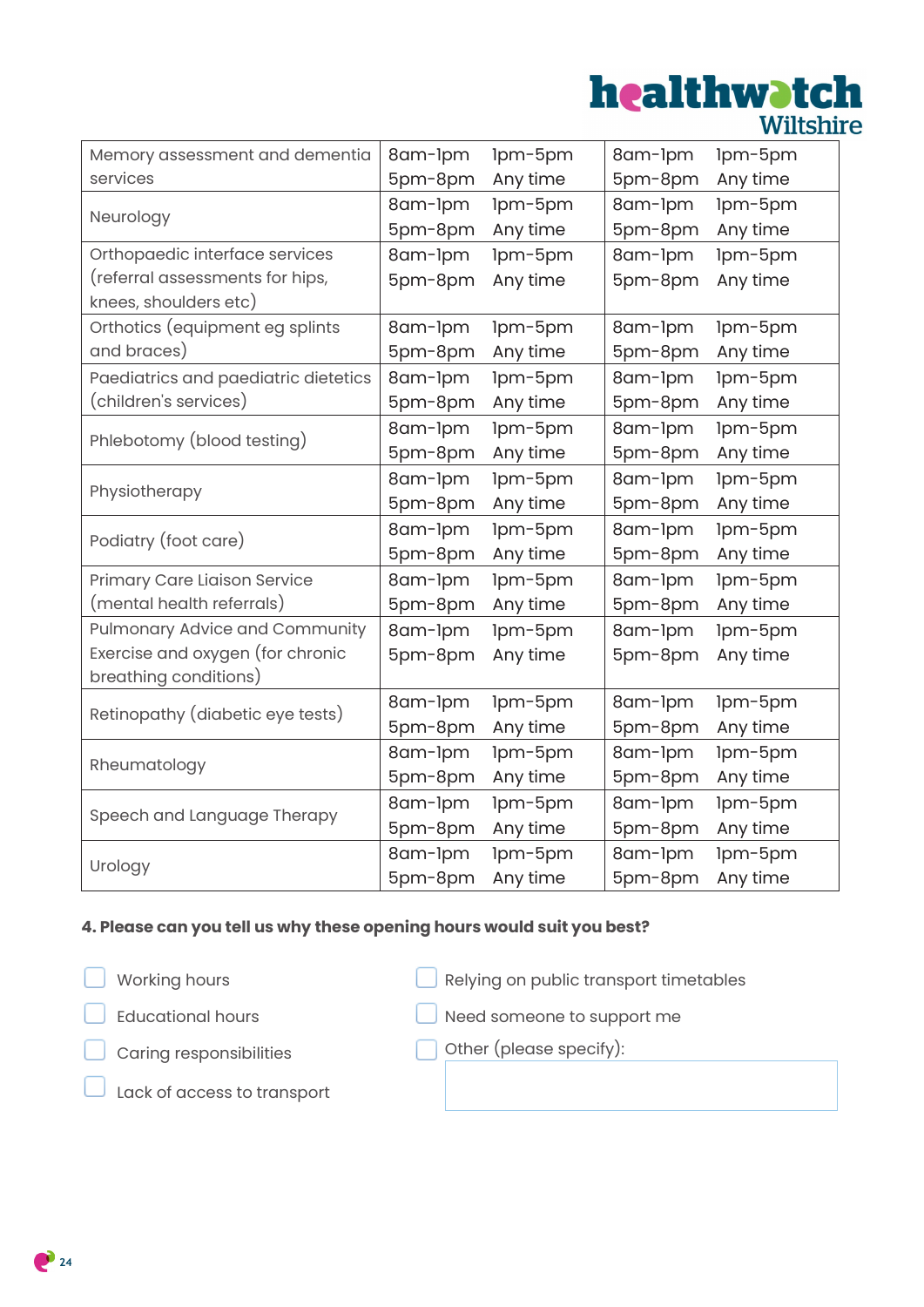### **How the Service is Delivered**



**5. How would you prefer your appointment to be delivered? Please rank in order of preference. (1 being most preferred and 6 least preferred)** 

| Telephone                                                          |  |
|--------------------------------------------------------------------|--|
| Video appointment                                                  |  |
| Face to face                                                       |  |
| A combination of telephone/video and face to face (as appropriate) |  |
| Home visits (as appropriate)                                       |  |
| No preference                                                      |  |
| Other (please specify):                                            |  |

#### **6. How important is it to you to see the same person each time you visit?**

- Very important
- Quite important
- Not important
	- $\mid$  The service is more important to me than the person who delivers it

#### **7. If it is very important to you to see the same person each time, can you tell us why?**

#### **8. How important would it be to you to access the services you need in one building?**

- Very important
	- Quite important
- Would not make a difference to me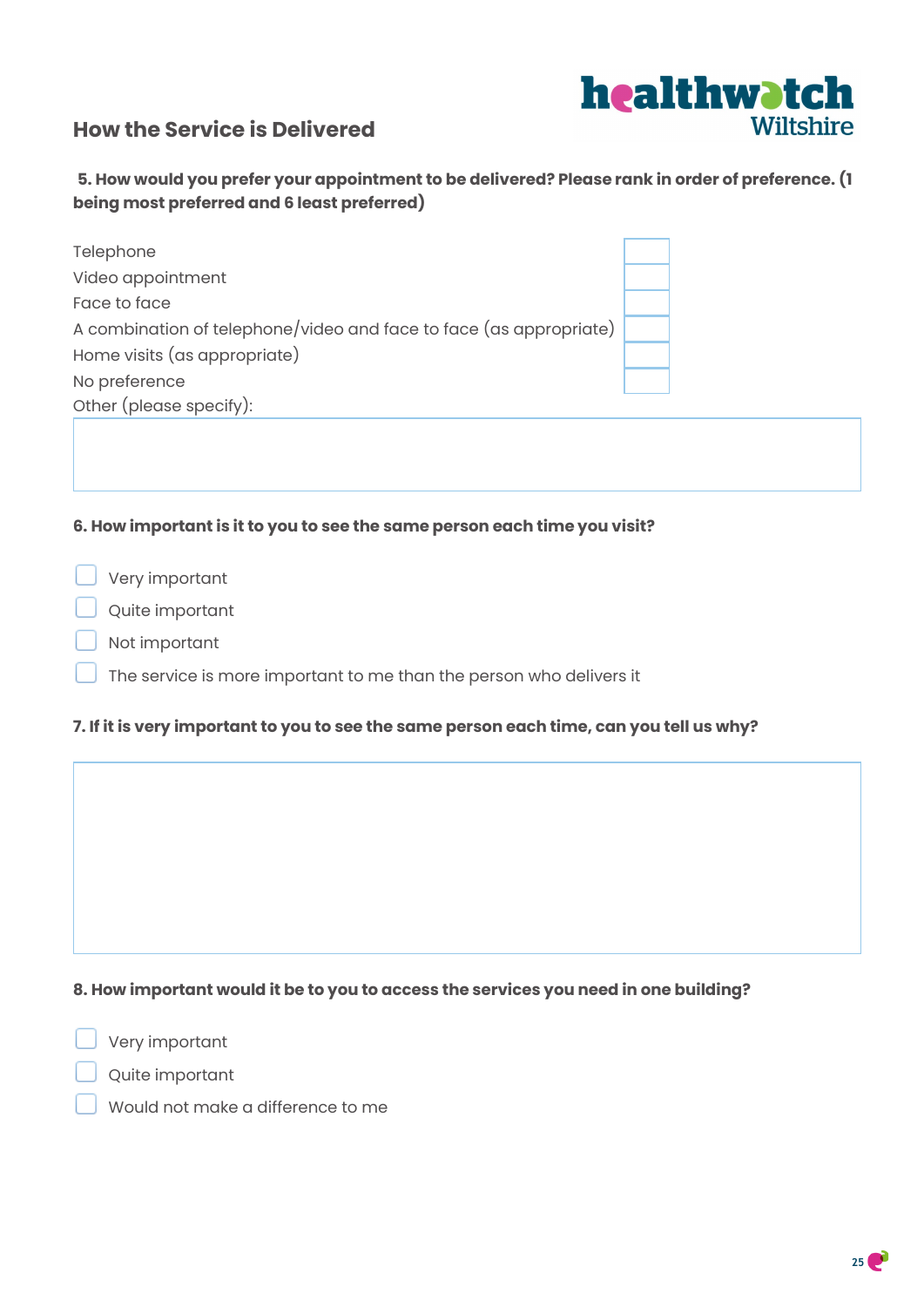

**9.Is there anything that would be important to you while you are waiting for your appointment?** 



**10. Visual art is seen as beneficial to making the health centre feel like a comfortable and welcoming environment. Do you have any preference or ideas for art on the walls (eg local artists, changing exhibitions, local schools' students art?)** 

### **Access to the Devizes Health Centre**

We would like to hear your views on accessing the new Devizes Health Centre.

**11. Can you tell us how you would be likely to access the new health centre?** 

 Walking Cycling  $|$  Car  $\vert$  Bus l Taxi **Mobility scooter** Driven by someone else Other (please specify):

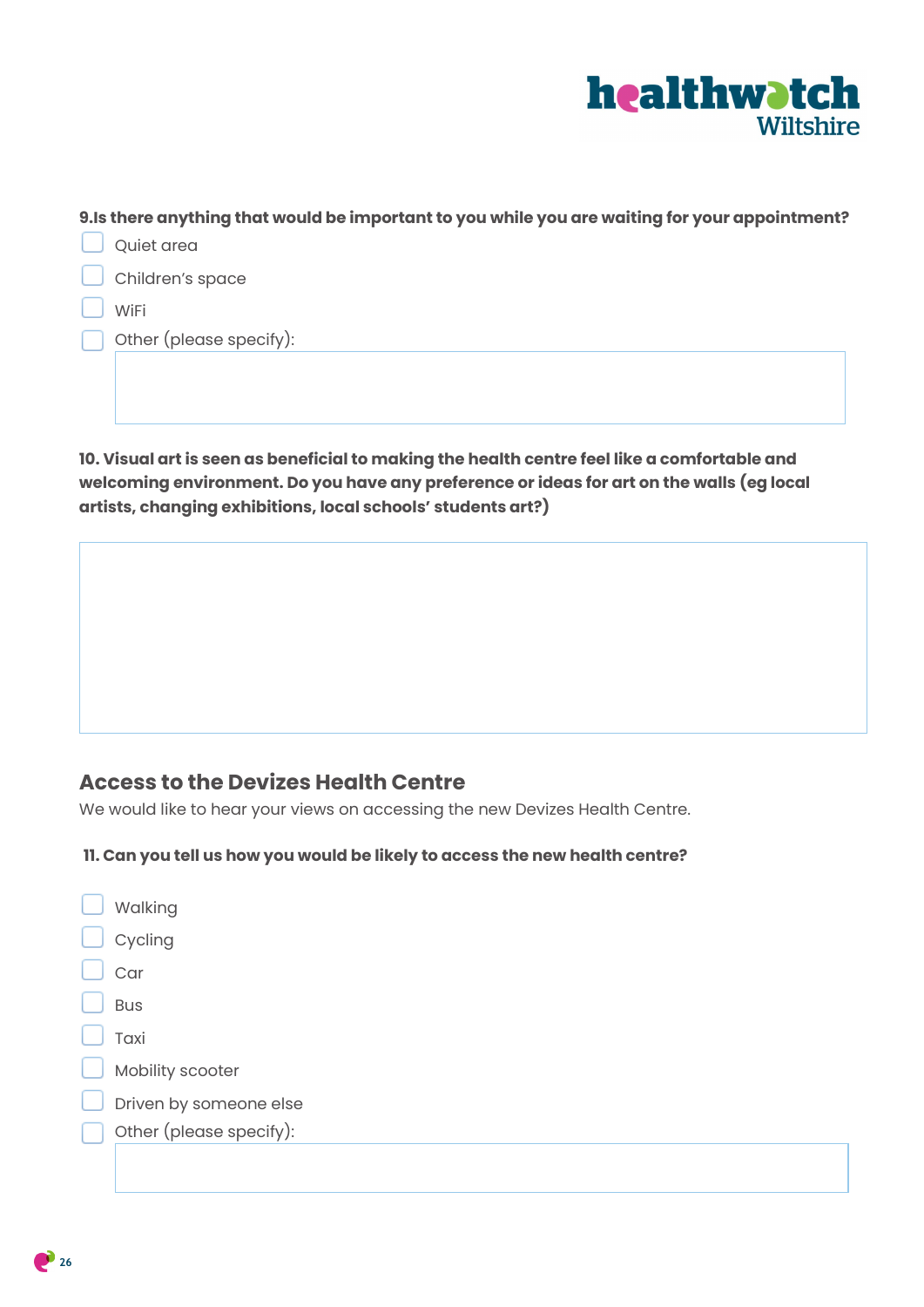#### **12. Do you have any accessibility requirements?**



Yes

No

If Yes, please can you describe them:

**13. What would help you with your accessibility requirements?** 

**14. We know that clear signage is very important. Are there any signage requirements or colours/colour coding that would be helpful to you inside or outside the health centre to find your way?** 

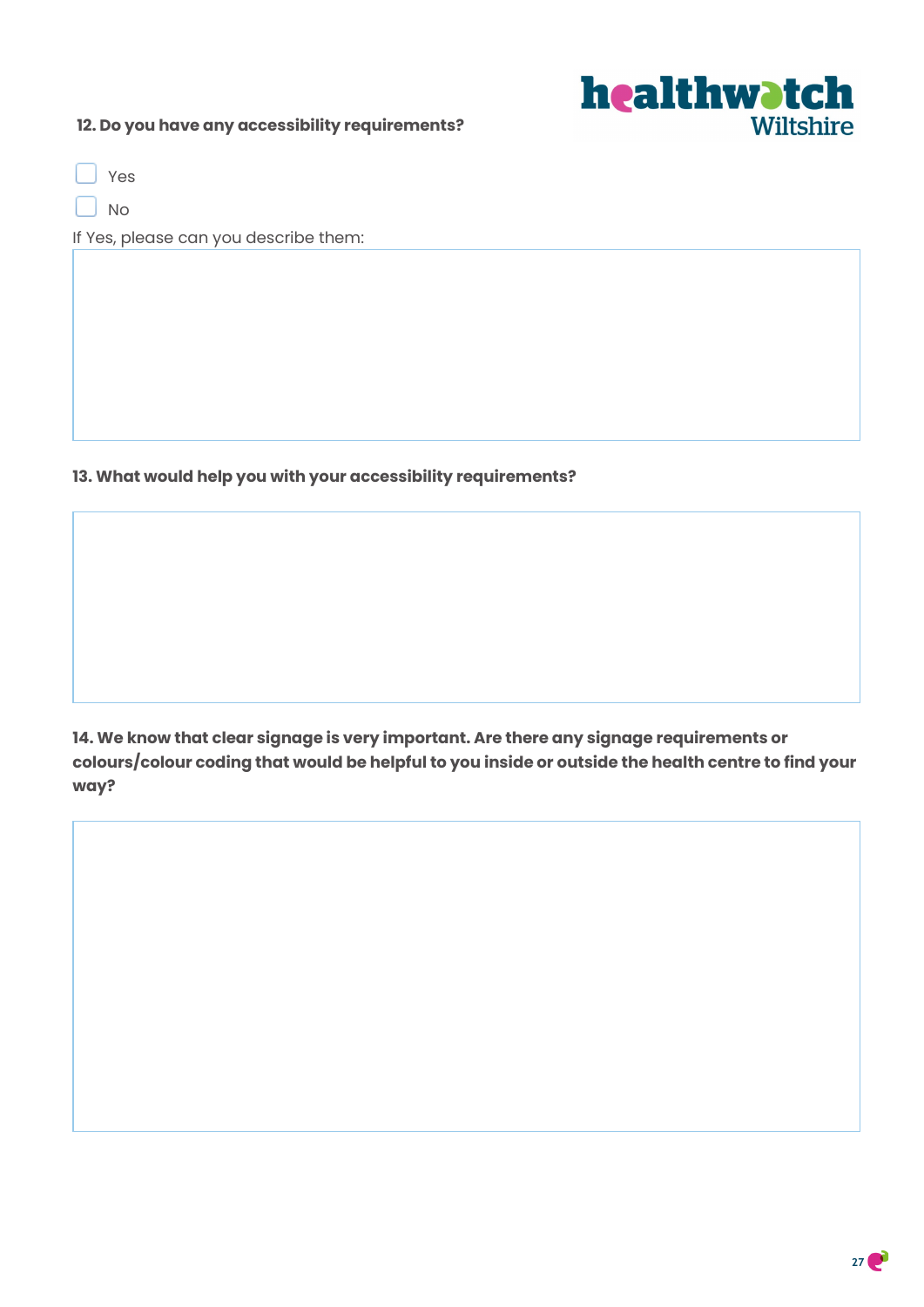### **6. General**



**15. Is there anything else you would like to comment on regarding the Devizes Health Centre?** 

### **7. Demographics**

#### About You:

**28** 

It is important that we hear from a diverse group of people as we know that some people can experience services very differently. We ask some questions about you so that we can identify any issues that affect different groups of people. This information is also anonymous and you do not have to answer any questions if you don't wish to do so.

#### **16. Please tell us the first part of your postcode:**

| 17. What is your gender identity? |                                                 |
|-----------------------------------|-------------------------------------------------|
| Female                            | <b>Intersex</b>                                 |
| Male                              | Prefer not to say                               |
| Non-Binary                        | Prefer to self-describe/Other (please specify): |
| 18. What is your age?             |                                                 |
| $0 - 17$                          | $65 - 79$                                       |
| $18 - 24$                         | $80 - 89$                                       |
| $25 - 49$                         | $90+$                                           |
| $50 - 64$                         | Prefer not to say                               |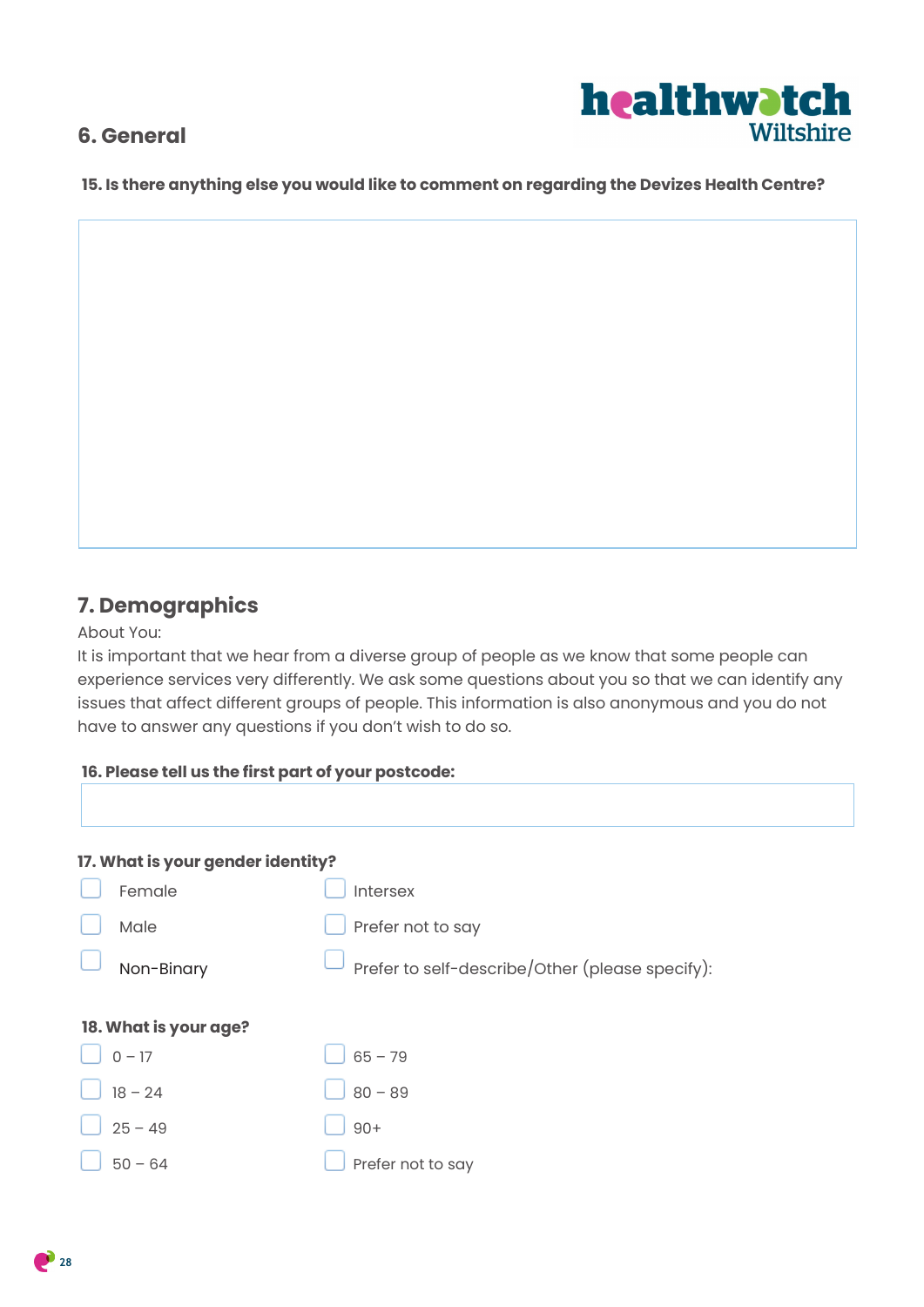|                                                                                | <b>healthwatch</b>                                                                 |
|--------------------------------------------------------------------------------|------------------------------------------------------------------------------------|
| 19. Is your gender identity the same as the sex you were<br>assigned at birth? | Wiltshire                                                                          |
| Yes                                                                            | Prefer not to say                                                                  |
| <b>No</b>                                                                      |                                                                                    |
|                                                                                |                                                                                    |
| 20. Please specify your sexual orientation                                     |                                                                                    |
| Asexual                                                                        | Lesbian/gay woman                                                                  |
| <b>Bisexual</b>                                                                | Pansexual                                                                          |
| Gay man                                                                        | Prefer not to say                                                                  |
| Heterosexual/Straight                                                          | Prefer to self-describe/Other (please specify):                                    |
| 21. Please specify your ethnicity                                              |                                                                                    |
| Arab                                                                           | Mixed/Multiple ethnic groups: Black                                                |
| Asian/Asian British: Bangladeshi                                               | African and White<br>Mixed/Multiple ethnic groups: Black<br>Caribbean and White    |
| Asian/Asian British: Chinese                                                   | Mixed/Multiple ethnic groups: Any other<br>Mixed/Multiple ethnic groups background |
| Asian/Asian British: Indian                                                    | White: British/English/Northern<br>Irish/Scottish/Welsh                            |
| Asian/Asian British: Pakistani                                                 | White: Irish                                                                       |
| Asian/Asian British: Any other                                                 | White: Gypsy, Traveller or Irish Traveller or                                      |
| Asian/Asian British background<br><b>Black/Black British: African</b>          | <b>Boater</b><br>White: Roma                                                       |
|                                                                                |                                                                                    |
| Black/Black British: Caribbean                                                 | White: Any other White background                                                  |
| Black/Black British: Any other                                                 | Prefer not to say                                                                  |
| <b>Black/Black British background</b>                                          |                                                                                    |
| Mixed/Multiple ethnic groups: Asian<br>and White                               | Any other ethnic group (please specify):                                           |
|                                                                                |                                                                                    |
| 22. Please state your religion or belief<br><b>Buddhist</b>                    | No religion                                                                        |
| Christian                                                                      | Sikh                                                                               |
| Hindu                                                                          | Prefer not to say                                                                  |
| Jewish                                                                         | Other (please specify):                                                            |
| Muslim                                                                         |                                                                                    |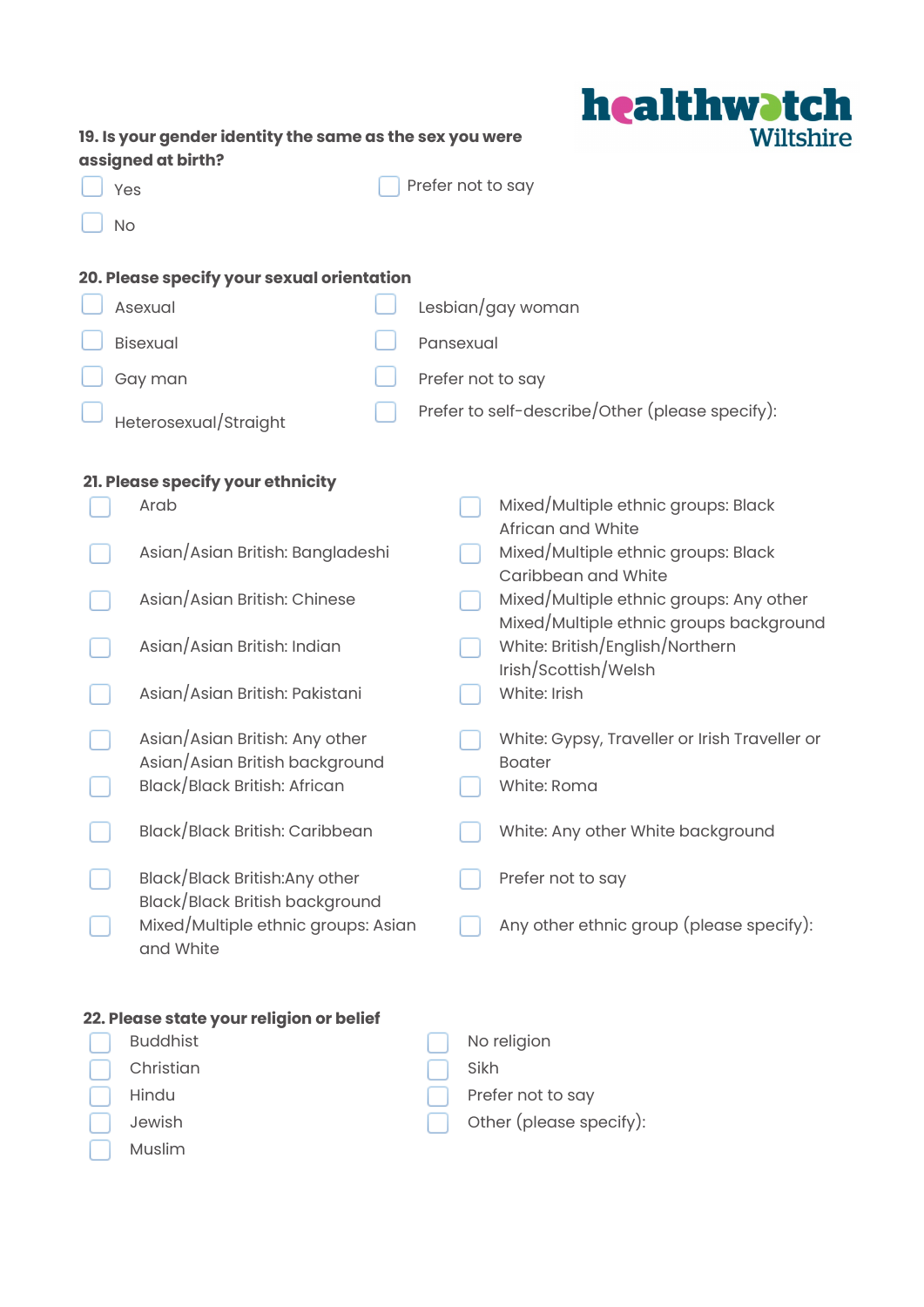|                                                                                                                                                                                                                                                                                                                                            |                                                                                                                                                                 | healthwatch |
|--------------------------------------------------------------------------------------------------------------------------------------------------------------------------------------------------------------------------------------------------------------------------------------------------------------------------------------------|-----------------------------------------------------------------------------------------------------------------------------------------------------------------|-------------|
| 23. Please state your marital and civil partnership status                                                                                                                                                                                                                                                                                 |                                                                                                                                                                 | Wiltshire   |
| Single                                                                                                                                                                                                                                                                                                                                     | Separated                                                                                                                                                       |             |
| Cohabiting                                                                                                                                                                                                                                                                                                                                 | Divorced/dissolved civil<br>partnership                                                                                                                         |             |
| In a civil partnership                                                                                                                                                                                                                                                                                                                     | Widowed                                                                                                                                                         |             |
| <b>Married</b>                                                                                                                                                                                                                                                                                                                             | Prefer not to say                                                                                                                                               |             |
| 24. Please state your pregnancy and maternity status<br><b>Currently pregnant</b><br><b>Currently breastfeeding</b><br>Given birth in the last 26 weeks<br>Prefer not to say<br>Not applicable<br>25. Do you have a disability?<br>Physical or mobility impairment<br>Sensory impairment<br>Learning disability<br>Mental health condition | Long term condition<br><b>No</b><br>Prefer not to say<br>Other (please specify):                                                                                |             |
| 26. Do you have one of the following long term conditions?<br>Asthma, COPD or respiratory condition<br>Autism<br>Blindness or severe visual impairment<br>Cancer<br>Cardiovascular condition (including<br>stroke)<br>Chronic kidney disease<br>Deafness or severe hearing impairment<br>Dementia                                          | Epilepsy<br>Hypertension<br>Learning disability<br>Mental health condition<br>Musculoskeletal condition<br>None<br>Prefer not to say<br>Other (please specify): |             |
| <b>Diabetes</b>                                                                                                                                                                                                                                                                                                                            |                                                                                                                                                                 |             |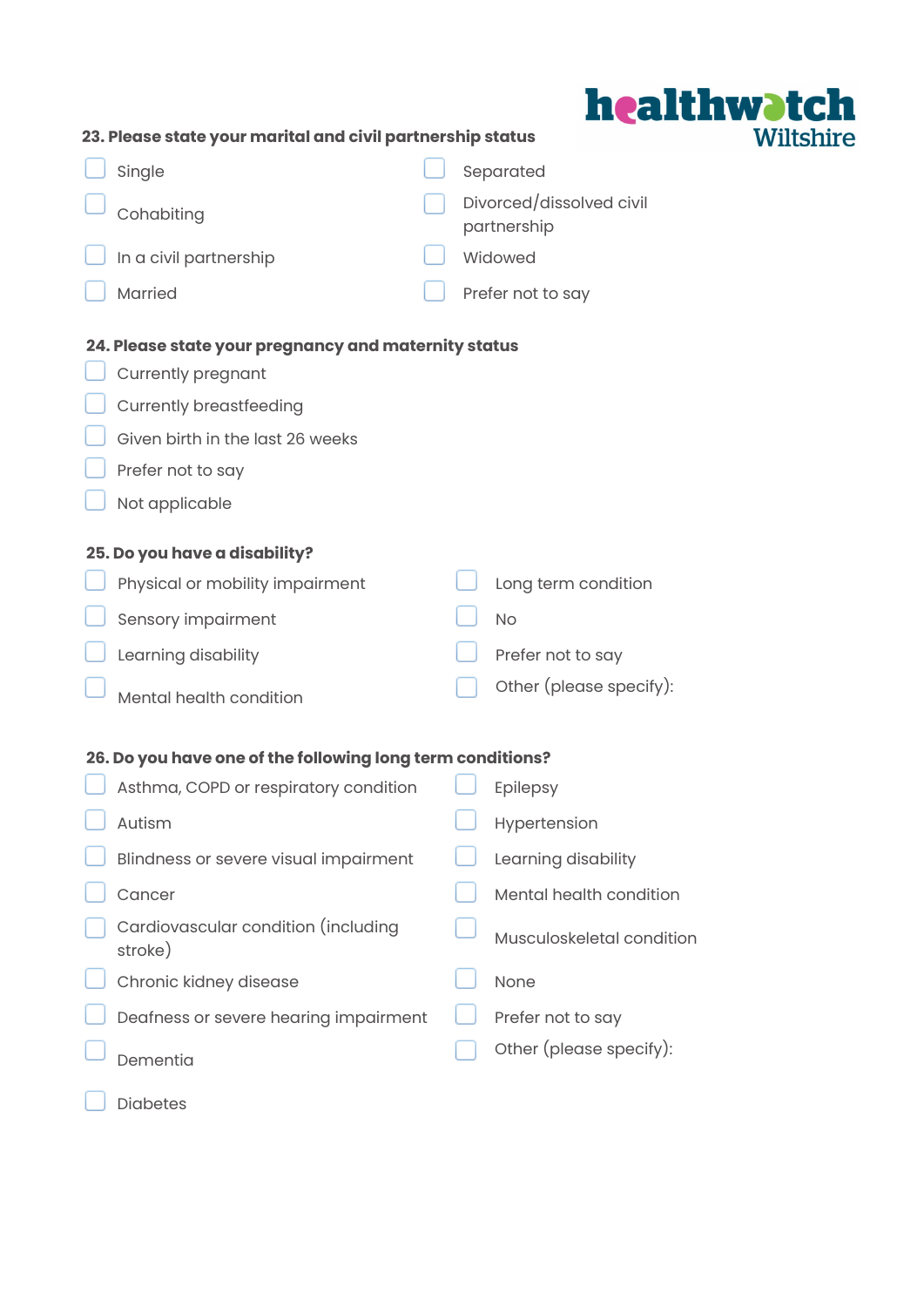|  |  |  | 27. Do you care for someone who needs support day to day? |  |  |  |
|--|--|--|-----------------------------------------------------------|--|--|--|
|--|--|--|-----------------------------------------------------------|--|--|--|



| Yes |
|-----|
| No  |

Yes Prefer not to say

### **Healthwatch Wiltshire Mailing List**

**If you would like to be added to our mailing list to receive our newsletter or updates, please leave your email or postal address below. Your details will be held securely and in compliance with data protection laws. They will not be shared with any other organisation. You may unsubscribe or withdraw your consent to us holding your details at any time by emailing: info@healthwatchwiltshire.co.uk or calling 01225 434218.**